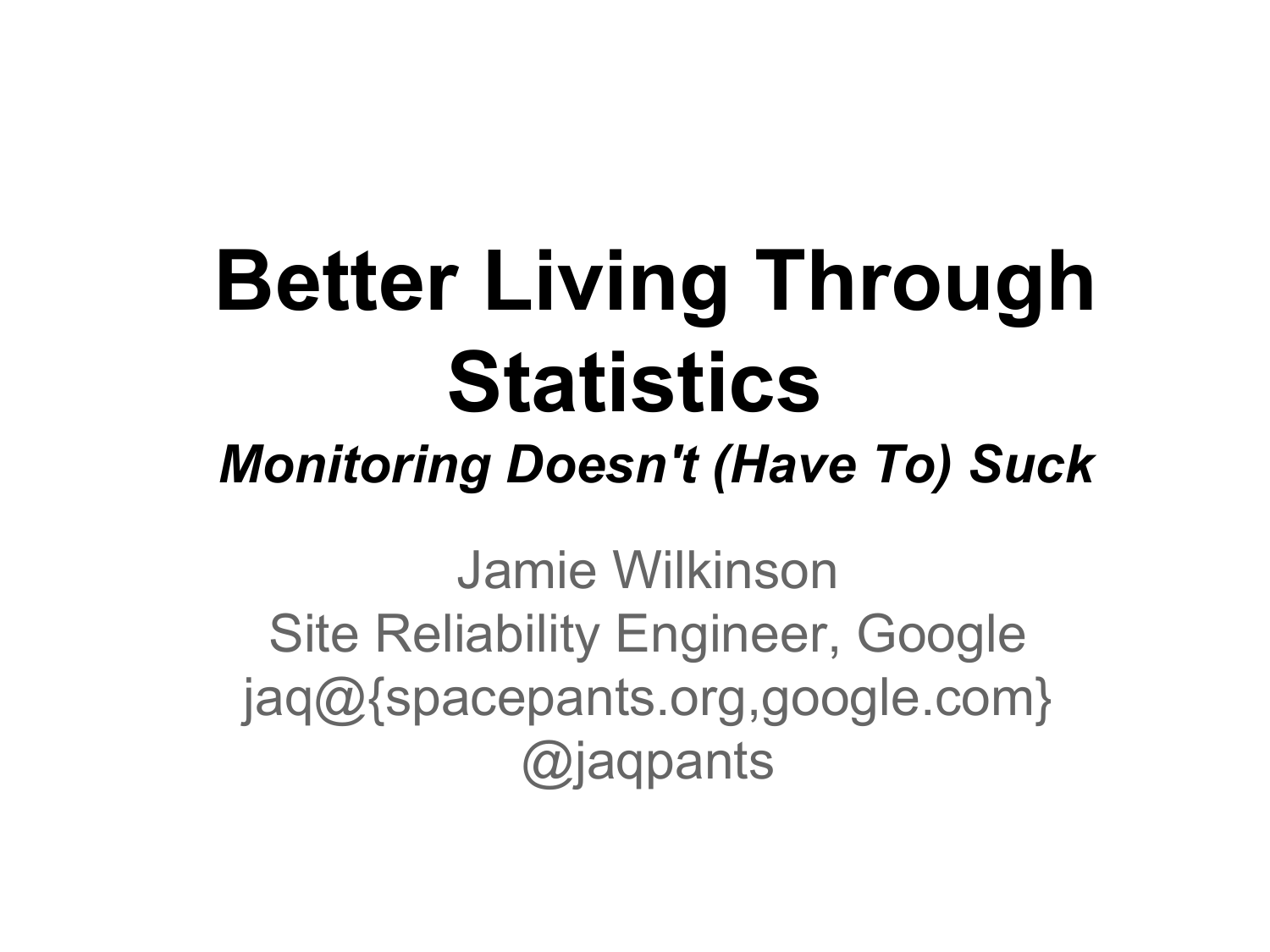# **#monitoringsucks**

I love monitoring. This hashtag makes me sad.

But what to talk about?

I have no idea what has gone on in the real world since going into the black hole.

These #monitoringsucks people seem to be on the right path... do I have anything new to add?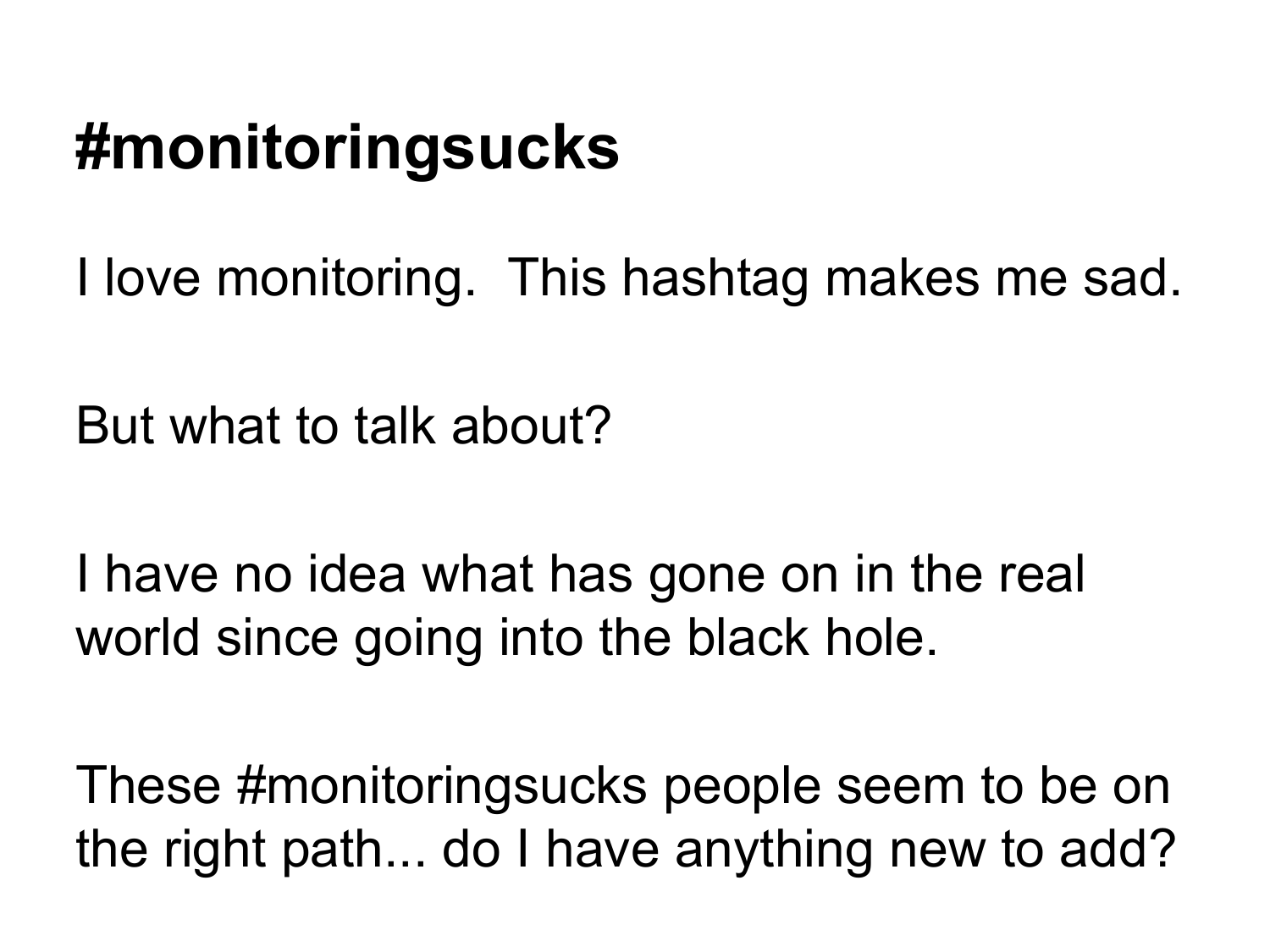## **Validation**

[http://blog.lusis.org/blog/2012/06/05/monitoring](http://blog.lusis.org/blog/2012/06/05/monitoring-sucking-just-a-little-bit-less/)[sucking-just-a-little-bit-less/](http://blog.lusis.org/blog/2012/06/05/monitoring-sucking-just-a-little-bit-less/)

"Instead of alerting on data and then storing it as an afterthought (perfdata anyone?) let's start collecting the data, storing it and then alerting based on it."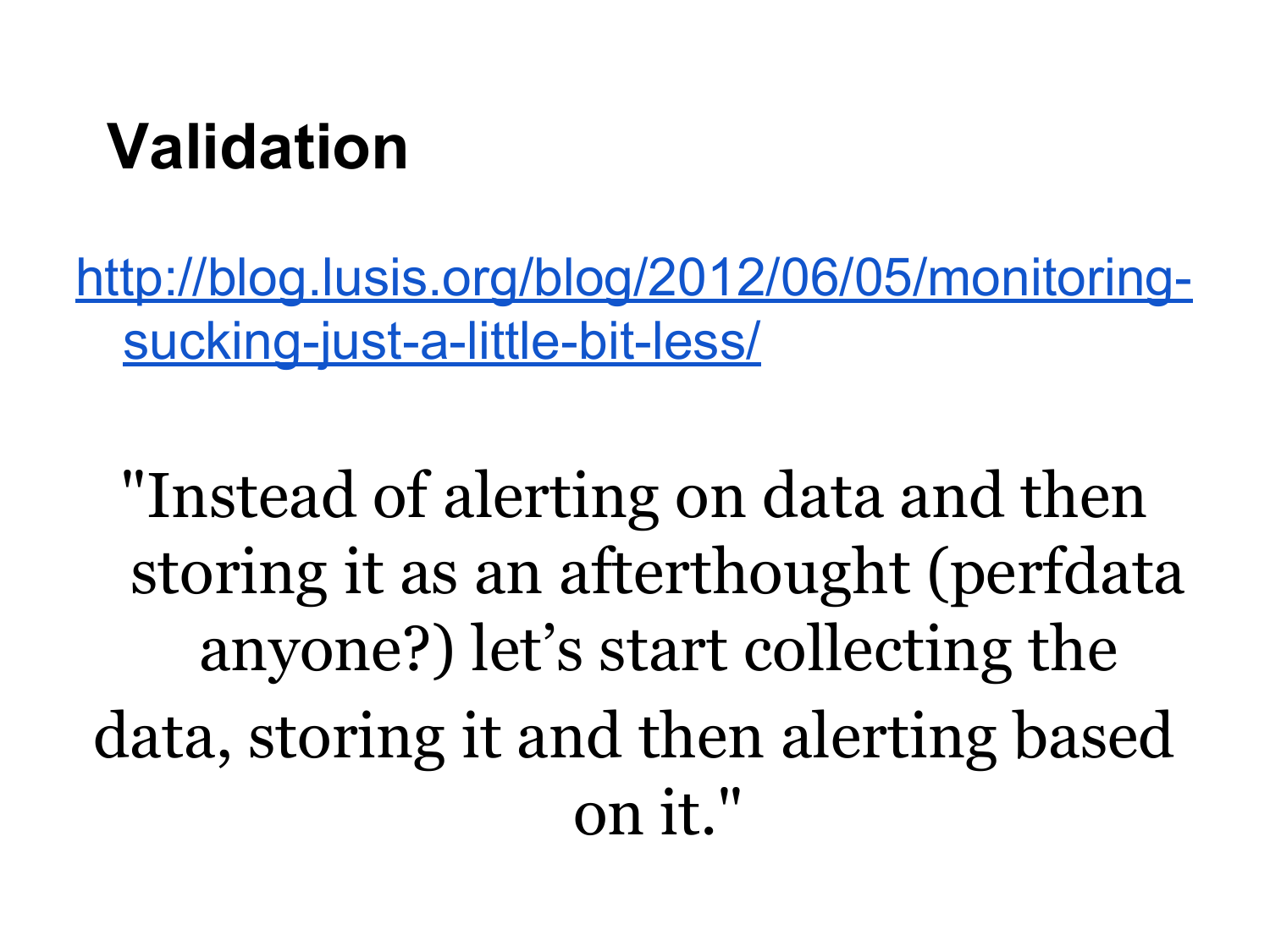# **Monitoring systems**

automate boring parts of experimental method

- measuring,
- recording,
- alerting,
- visualisation

so you have more time to do fun things... and debug the occasional emergency.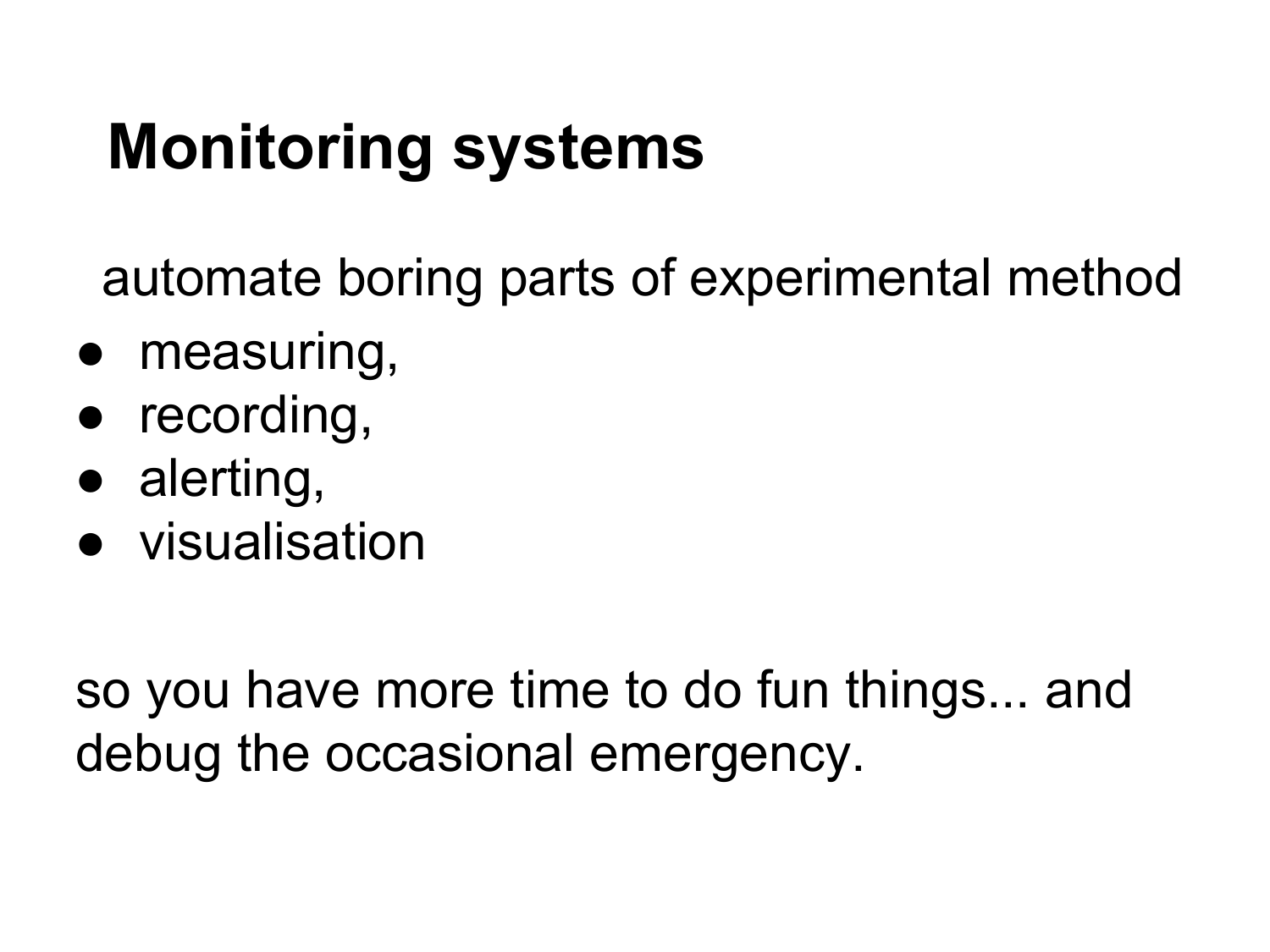# **The current state of monitoring**

- 1. blackbox monitoring resulting in alerts
- 2. whitebox monitoring resulting in charts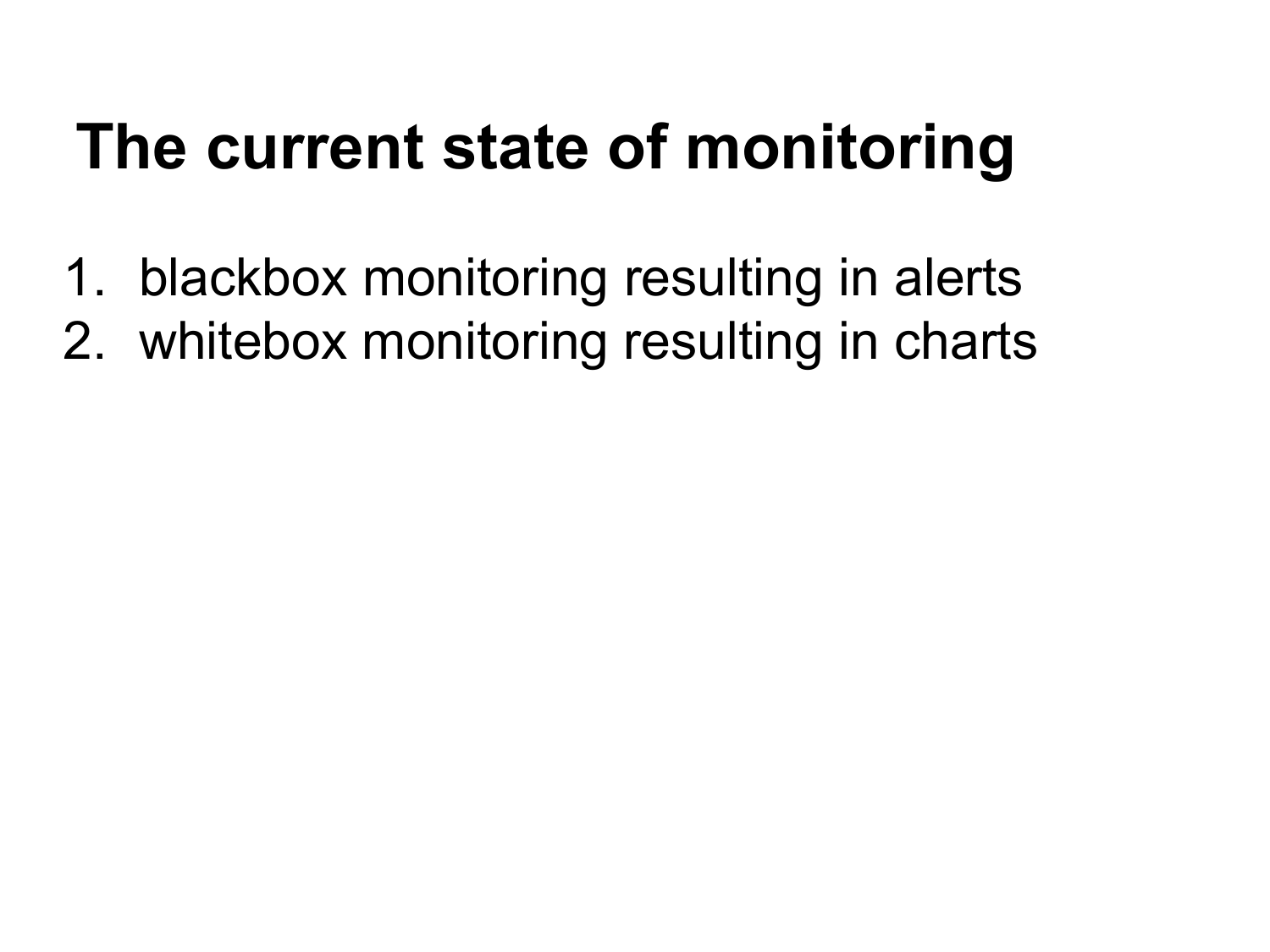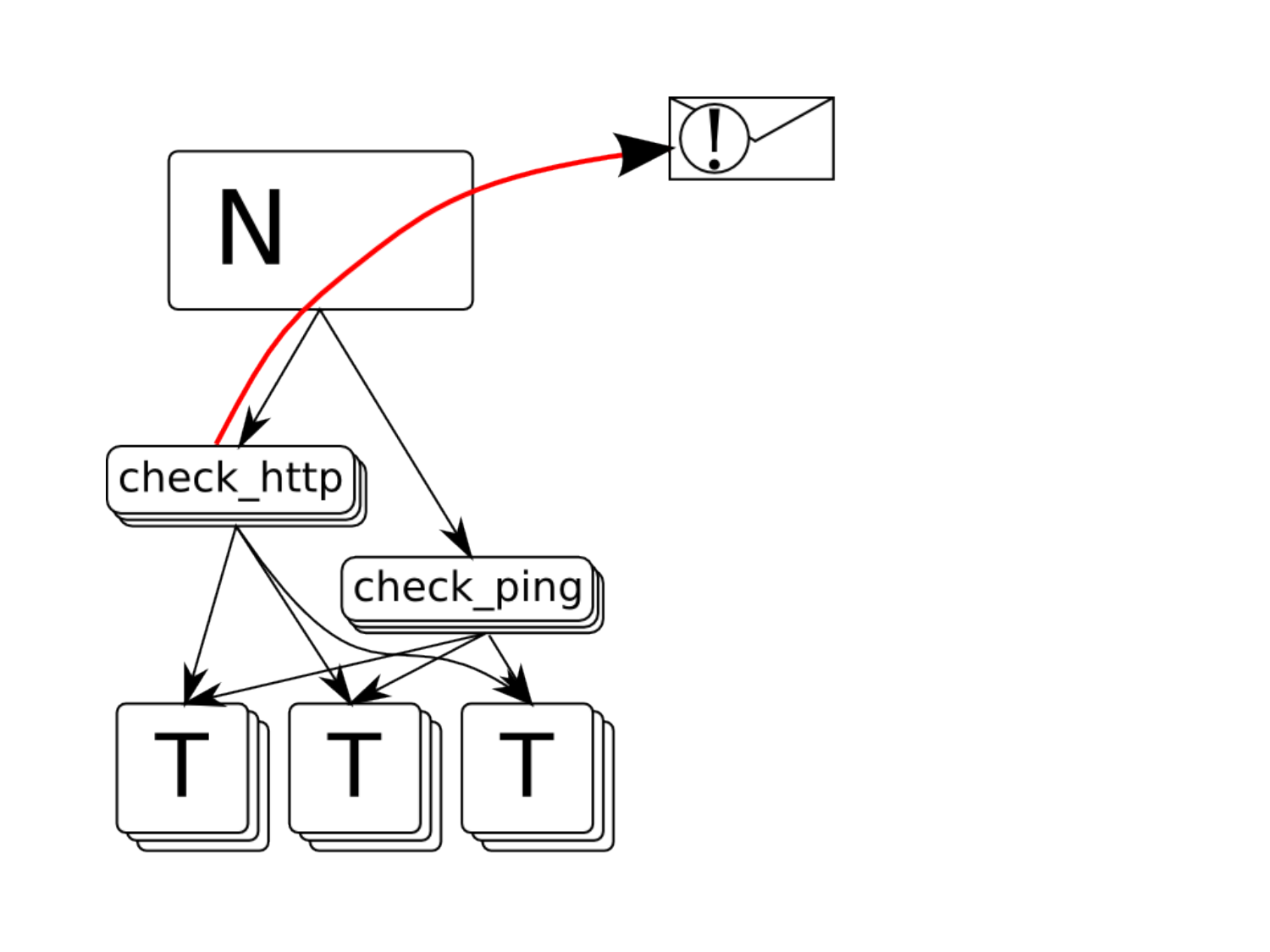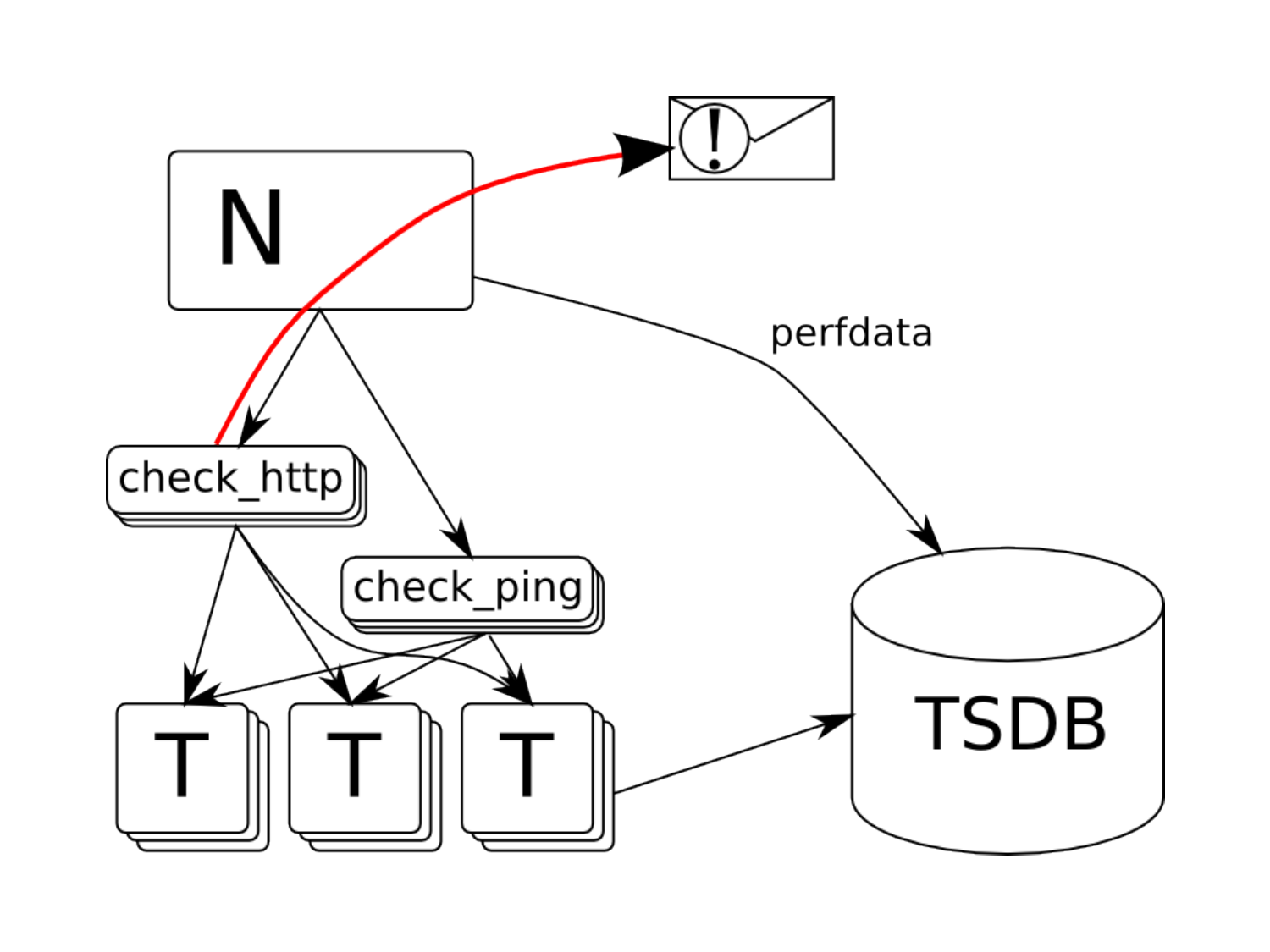### **Blackbox vs Whitebox**

**Blackbox:** treat the system as opaque: you can only use it as a user would.

### a.k.a. "**probing**"

c.f. cucumber-nagios

fuel indicator light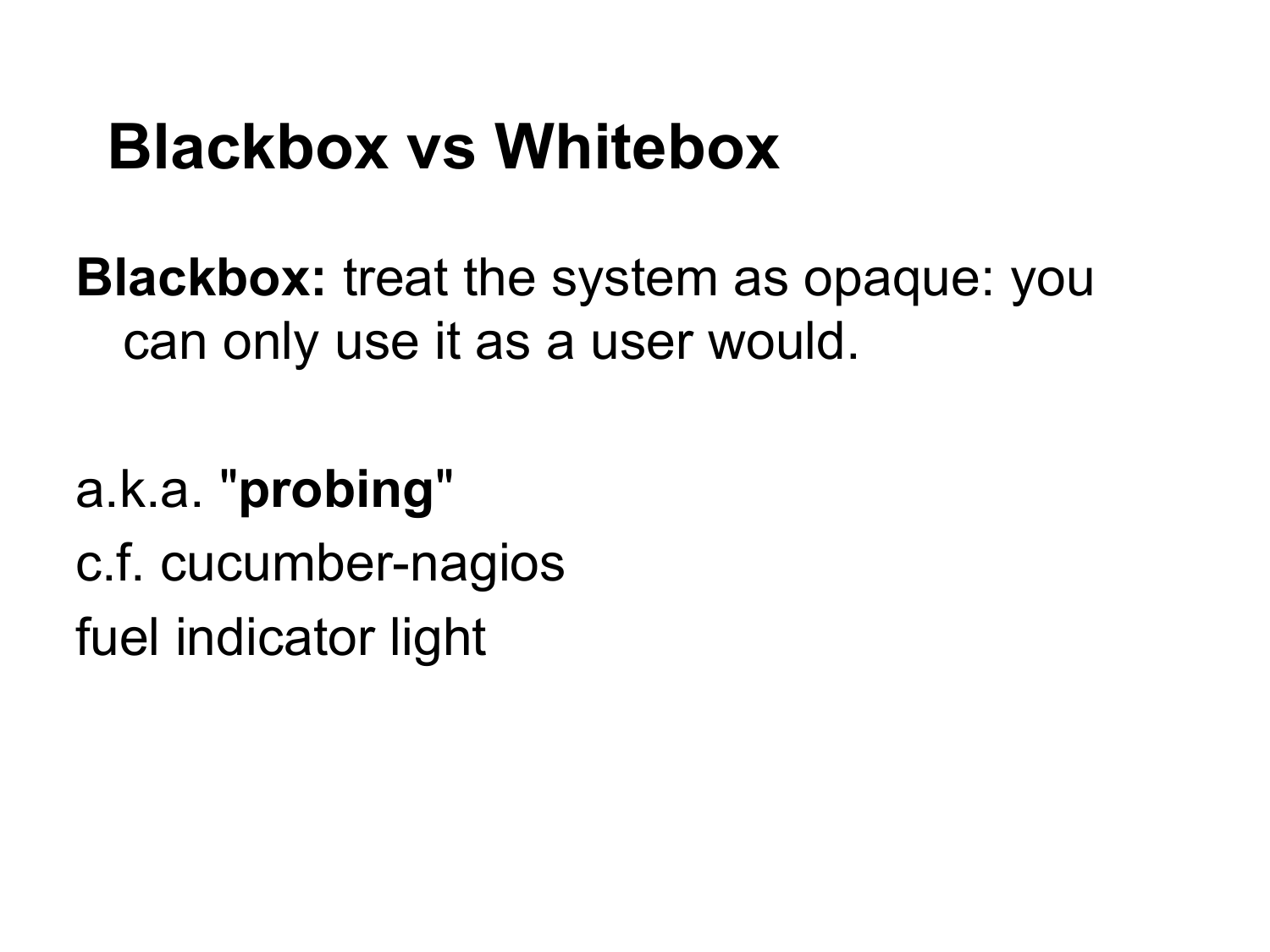### **Blackbox vs Whitebox**

**Whitebox:** expose the internal state of the system for inspection

### a.k.a. **instrumentation**, **telemetry, ... ROCKET SCIENCE**

c.f. ... graphite? new relic? metrics? tacho, fuel gauge, water meter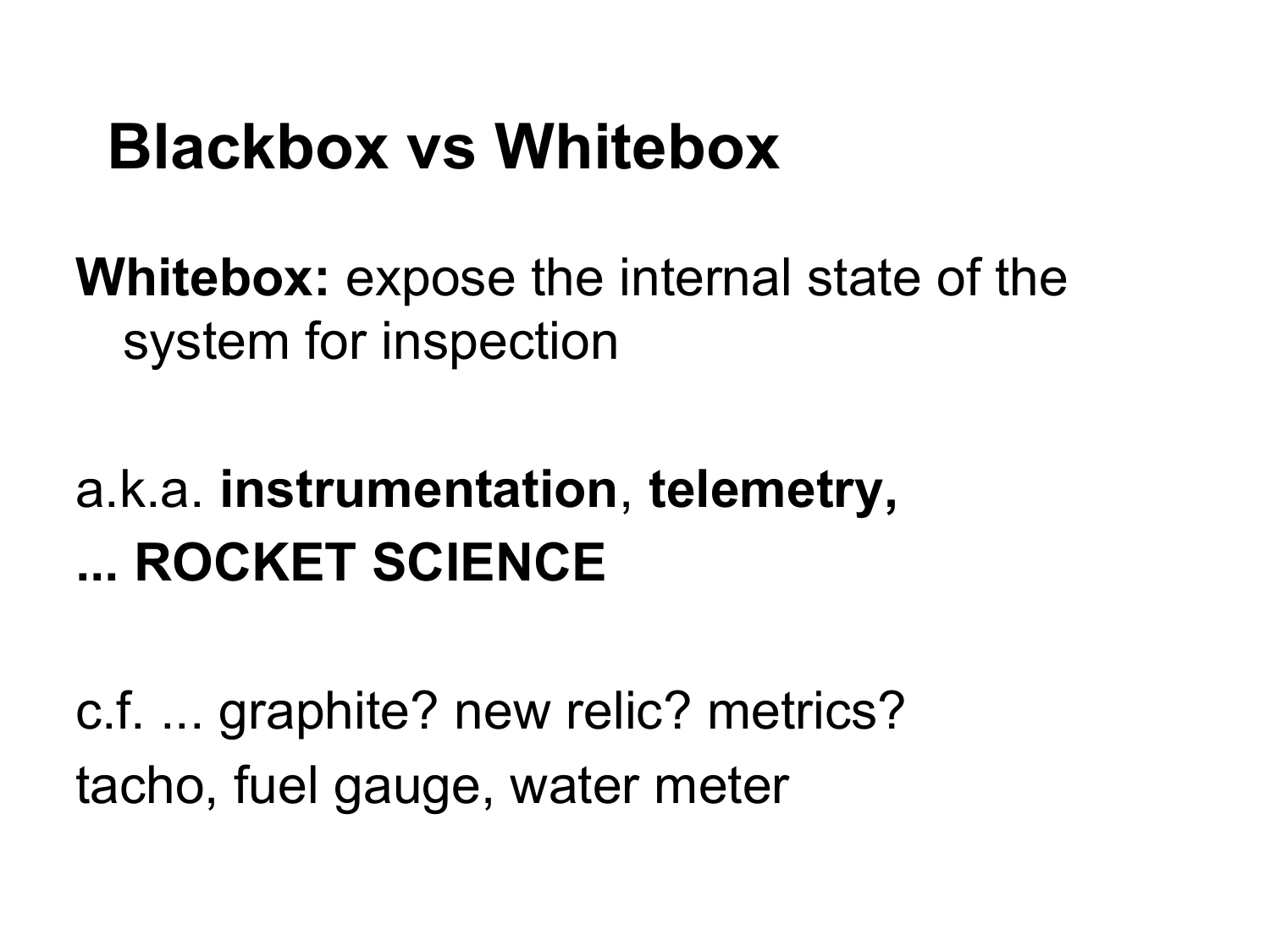# **What's wrong with blackbox?**

Only boolean: no visibility into why

- Why is the site slow?
- Why has image serving stopped working?

No predictive capability

• How long until we need more disks? cpus? datacenters?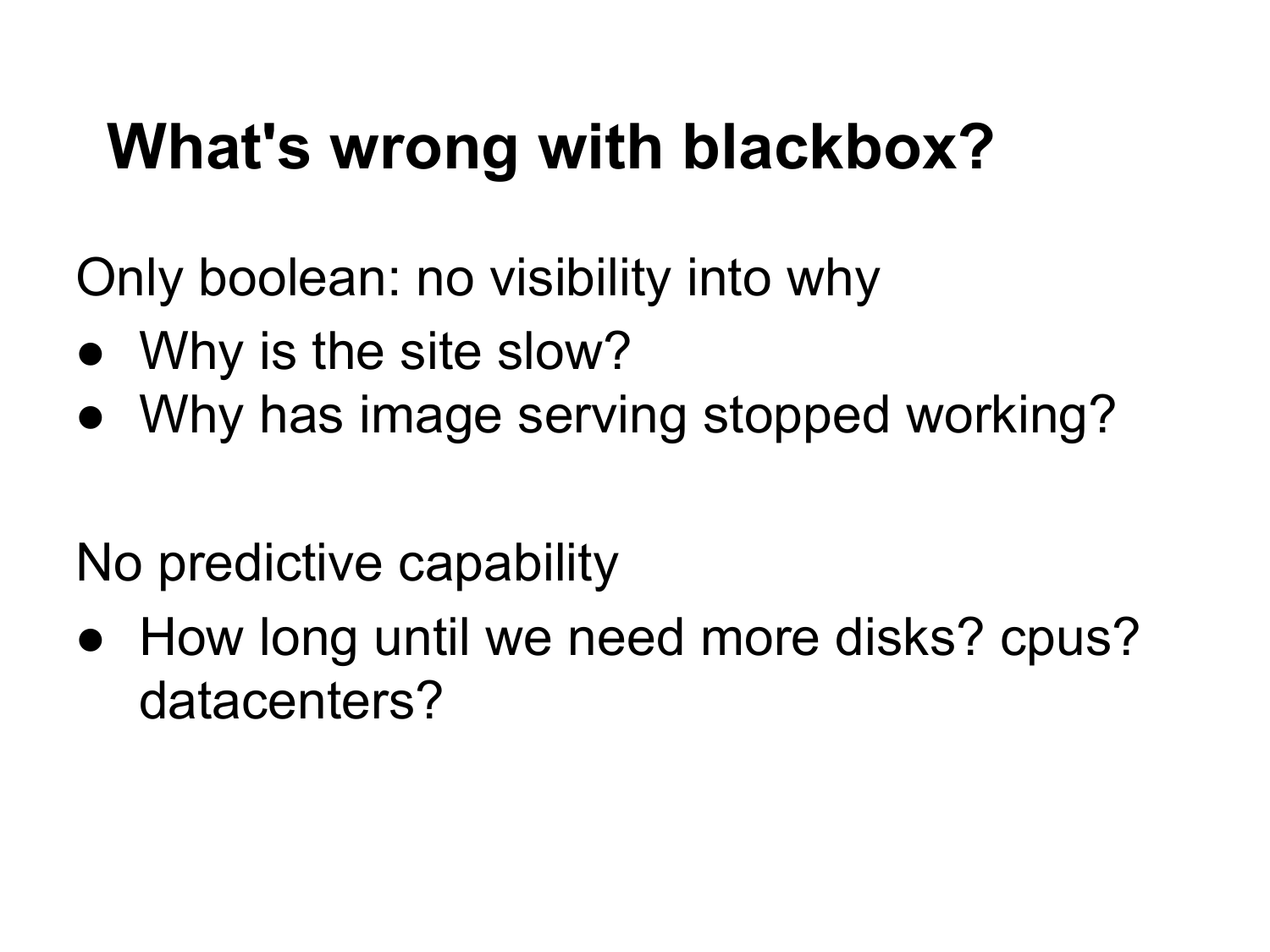# **Problems with "check+alert" model**

- Thresholds vary among instances, tuning difficult.
- Adding new targets, new checks is lots of effort.
- Check script logic performs the measurement and the "judgement" all in one.
- Alerts for things you can't act on.
- Duplicates
- Physical resource limits.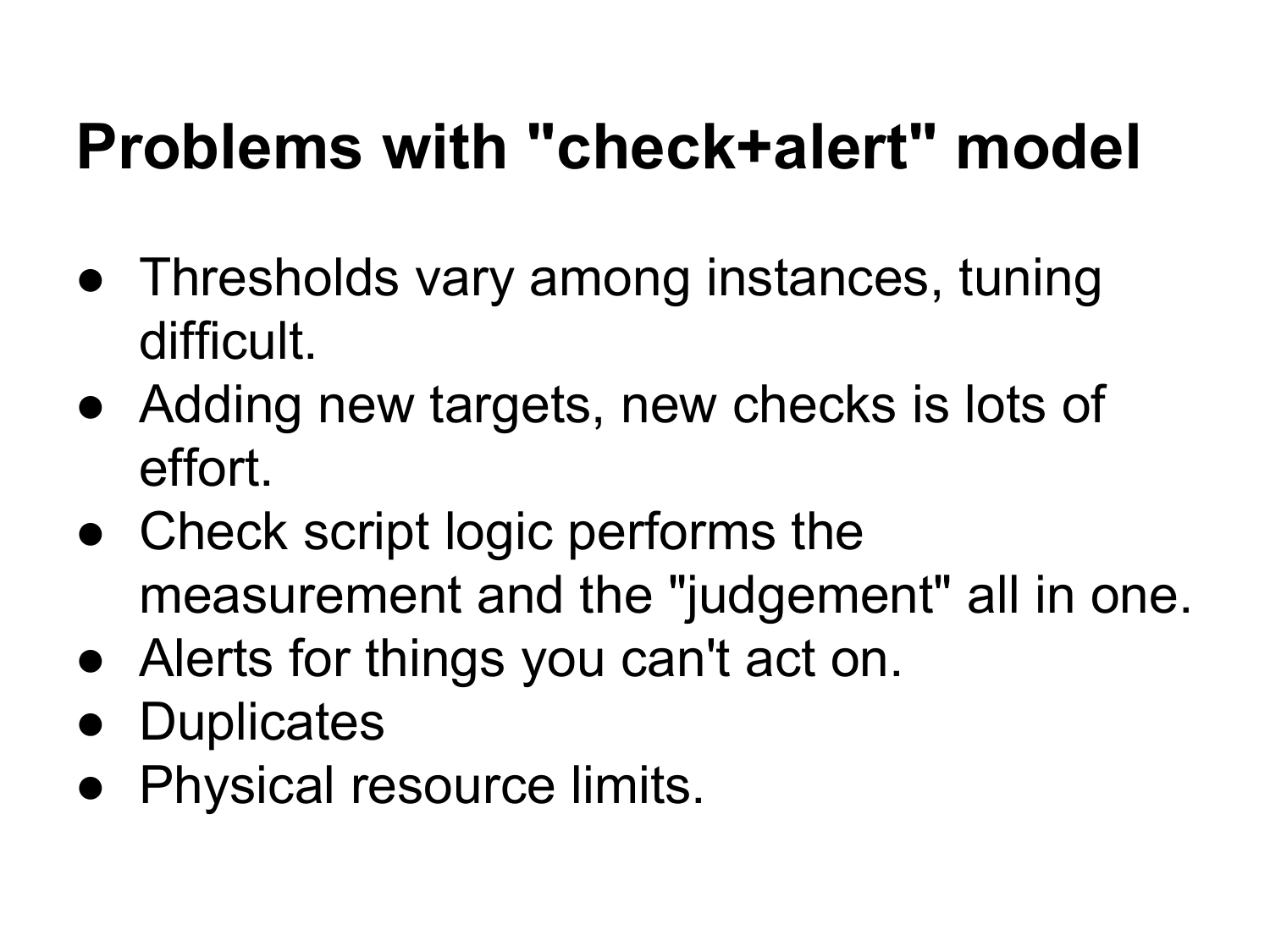## **So, Why** *does* **#monitoringsuck?**

TL;DR:

#### when the cost of maintenance is too high to improve the quality of alerts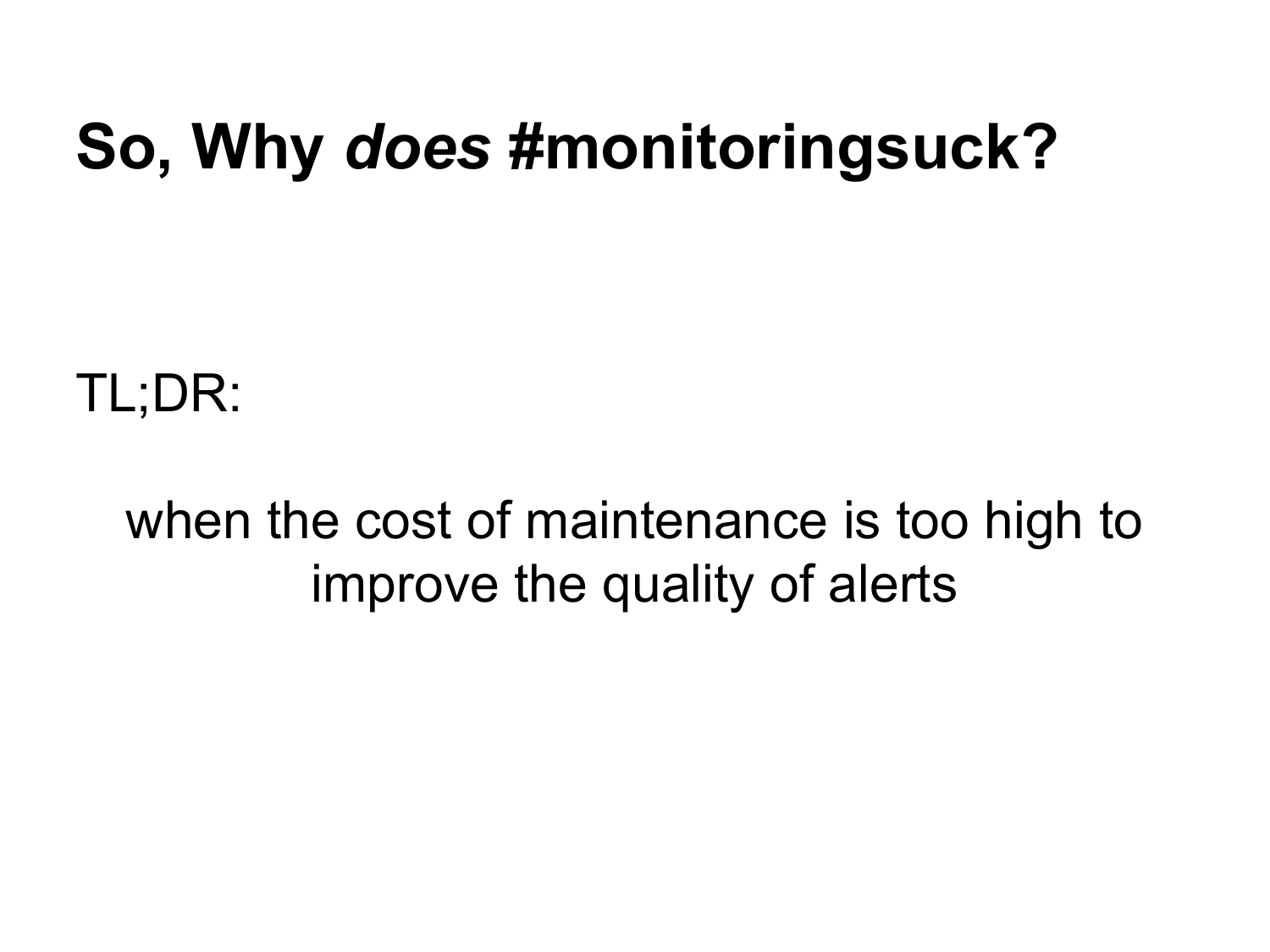### **An idea...**

[http://blog.lusis.org/blog/2012/06/05/monitoring](http://blog.lusis.org/blog/2012/06/05/monitoring-sucking-just-a-little-bit-less/)[sucking-just-a-little-bit-less/](http://blog.lusis.org/blog/2012/06/05/monitoring-sucking-just-a-little-bit-less/)

"Instead of alerting on data and then storing it as an afterthought (perfdata anyone?) let's start collecting the data, storing it and then **alerting based on it**."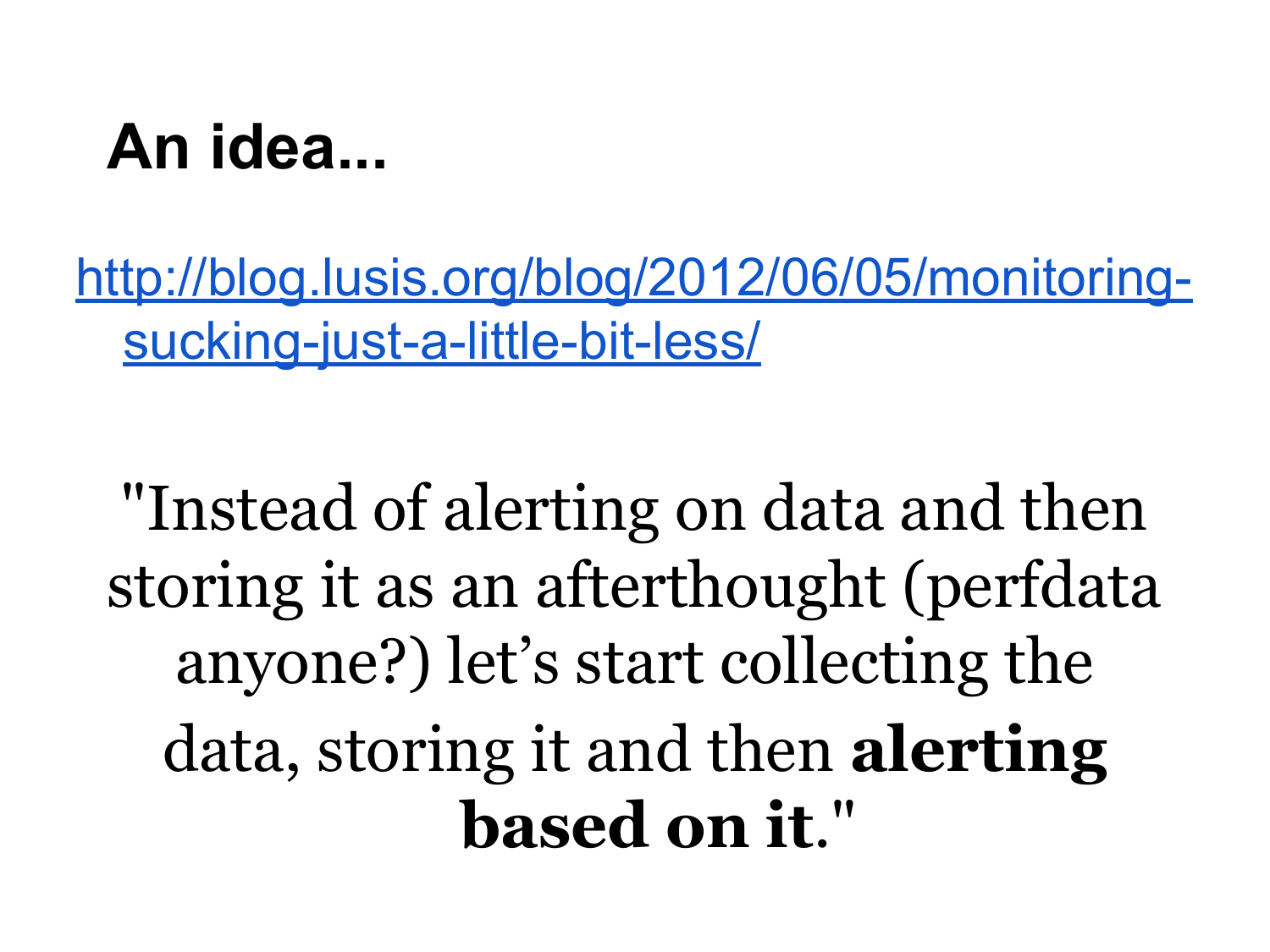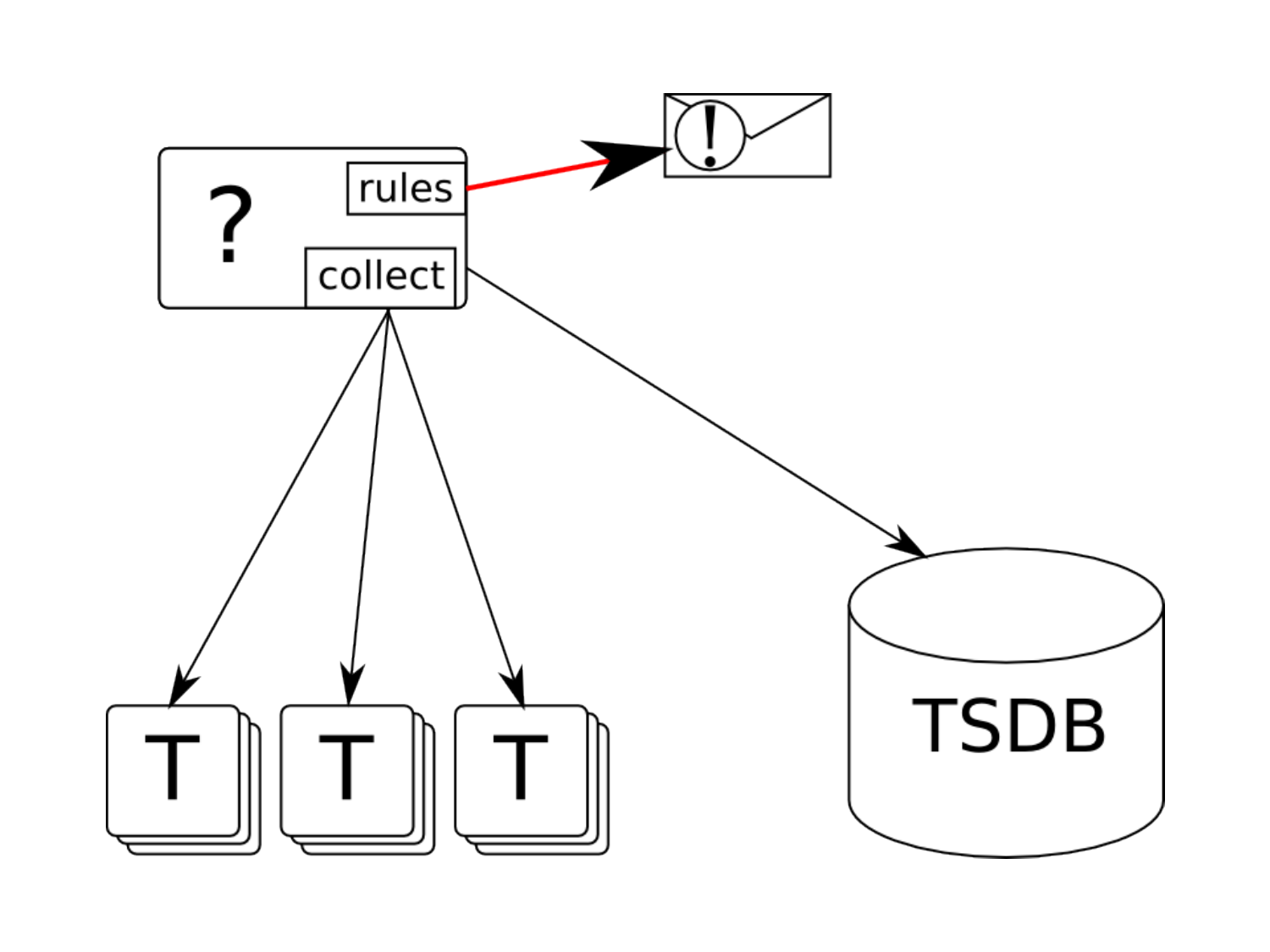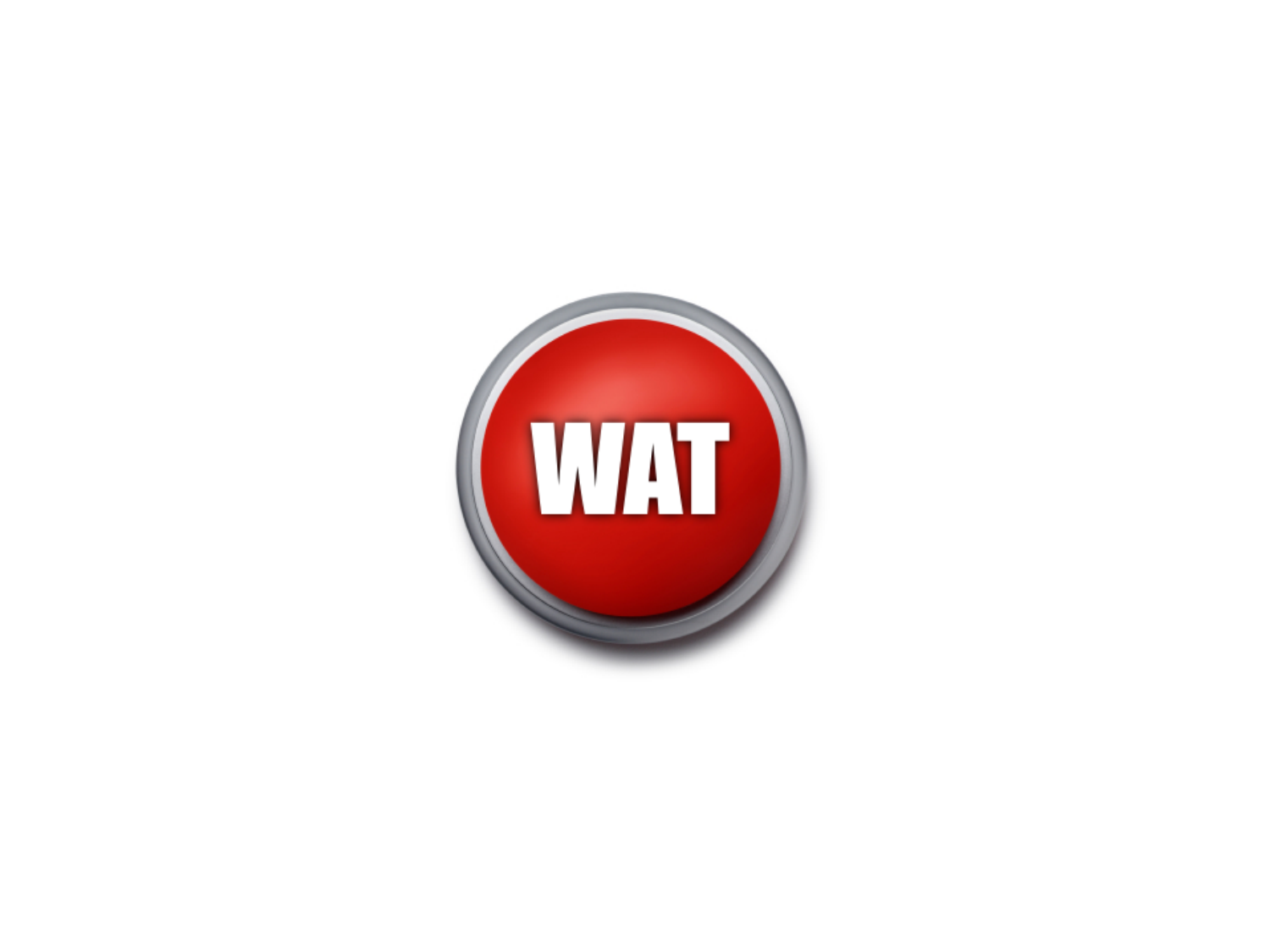### **Structure of timeseries**

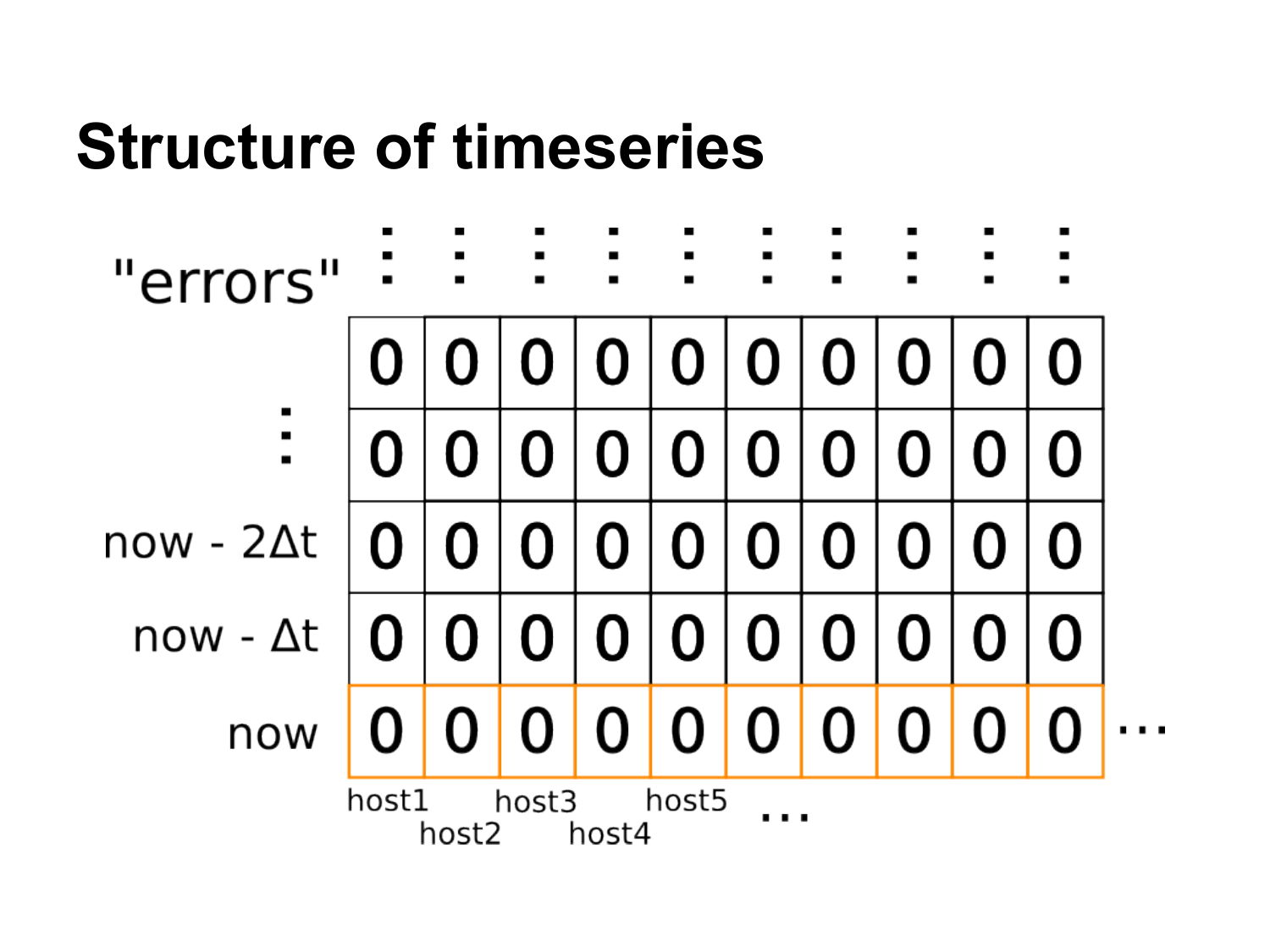### **Alerting on thresholds**

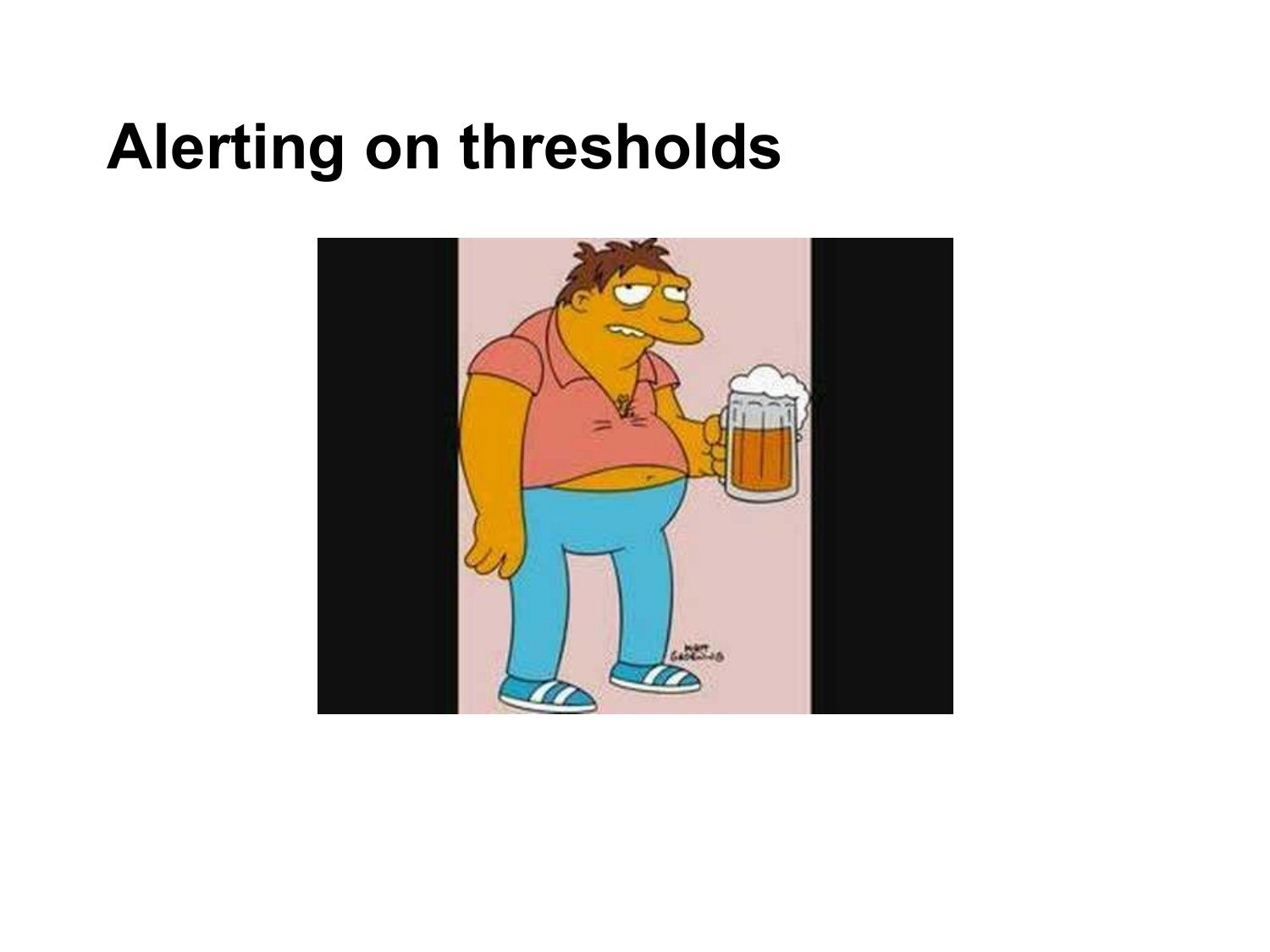# **Alert when beer supply low**

#### if cases - 1 - 1  $\le$  1:

alert BarneyWorriedAboutBeerSupply

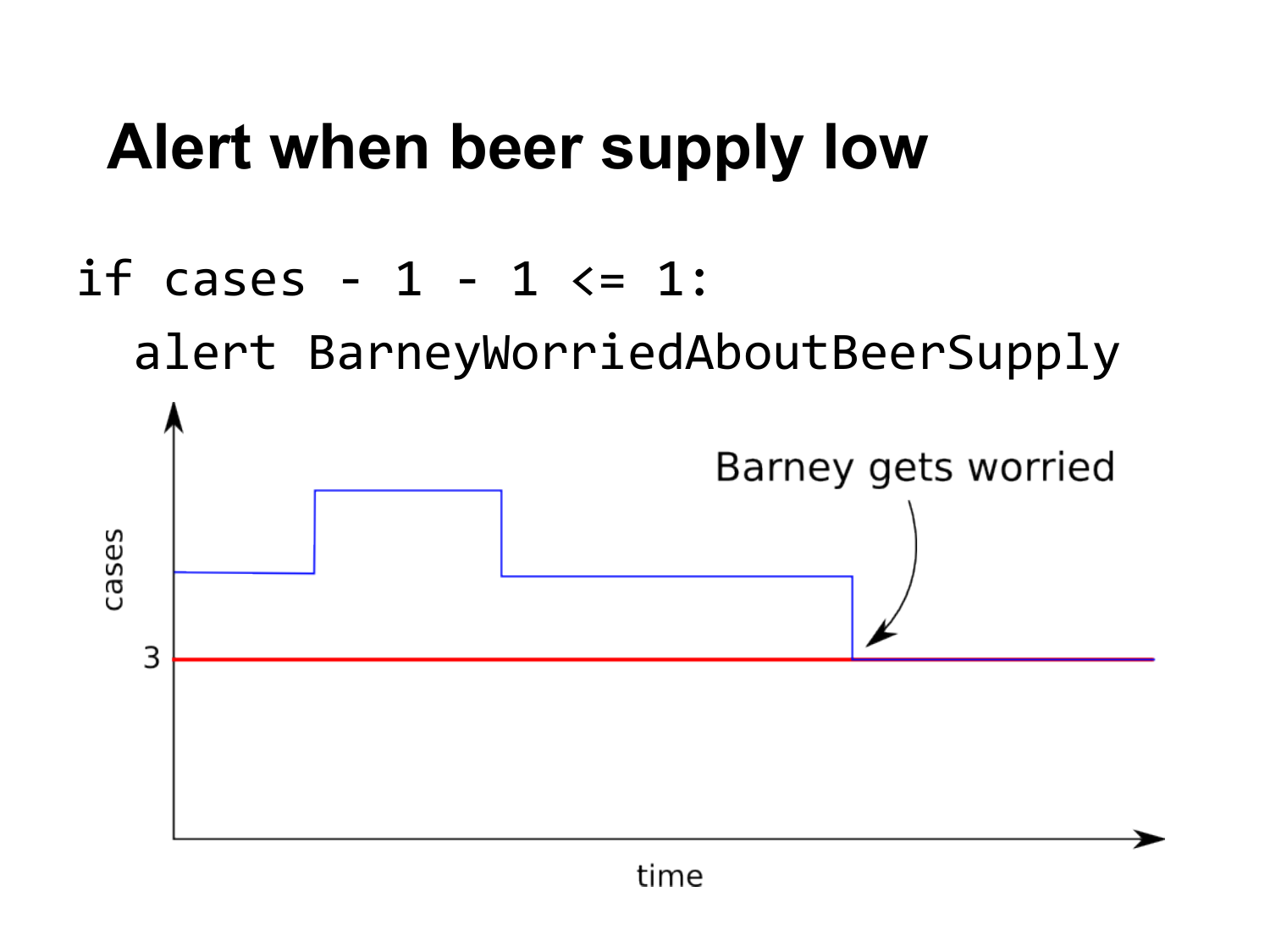## **Disk full alert**

**Alert when 90% full**

Different filesystems have different sizes 10% of 2TB is 200GB False positive!

**Alert on absolute space, < 500MB**

Arbitrary number

Different workloads with different needs: 500MB might not be enough warning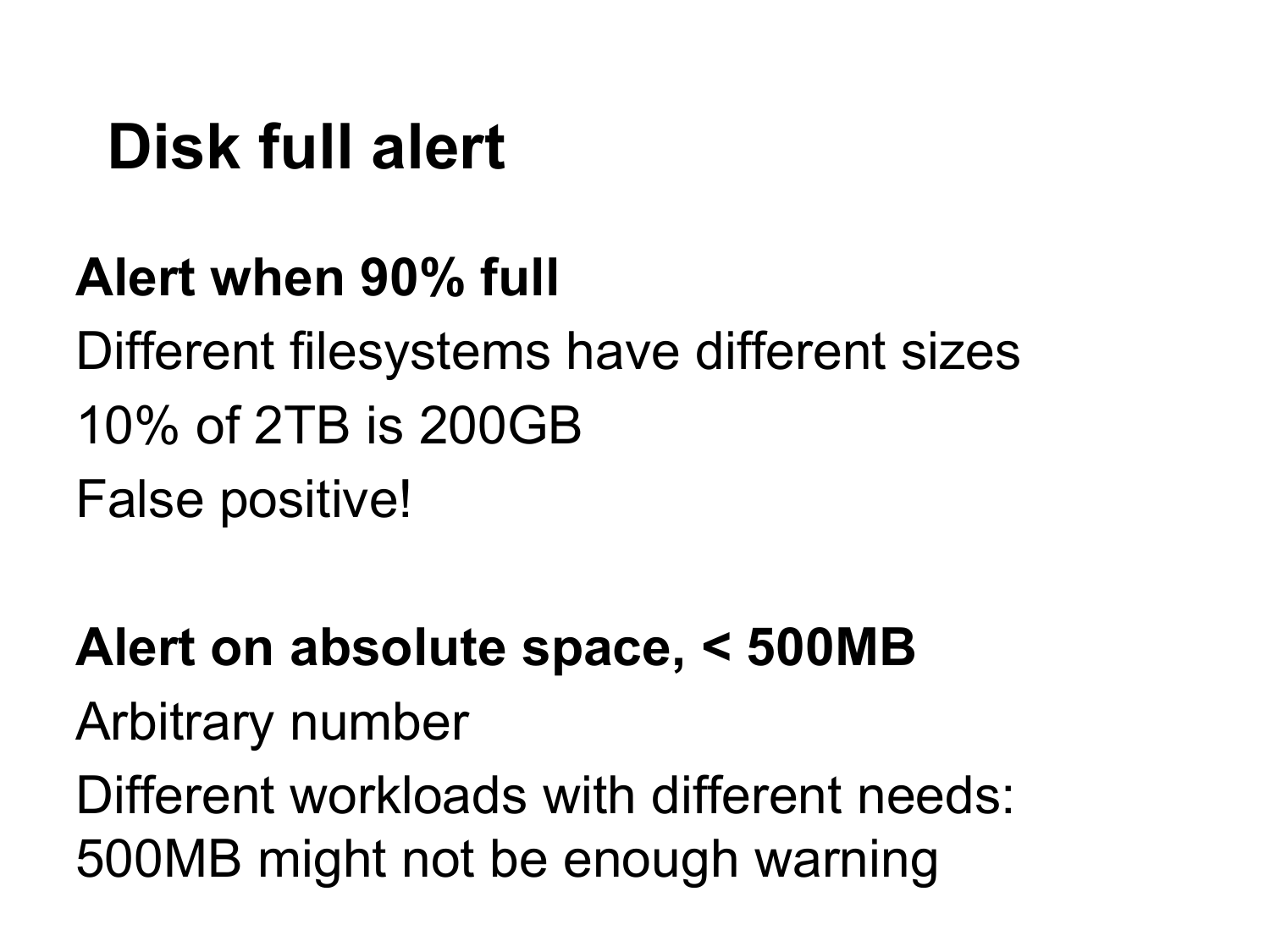### **Disk full alert**

More general alert:

#### **How long before the disk is full?**

and

**How long will it take for a human to fix an (almost) full disk?**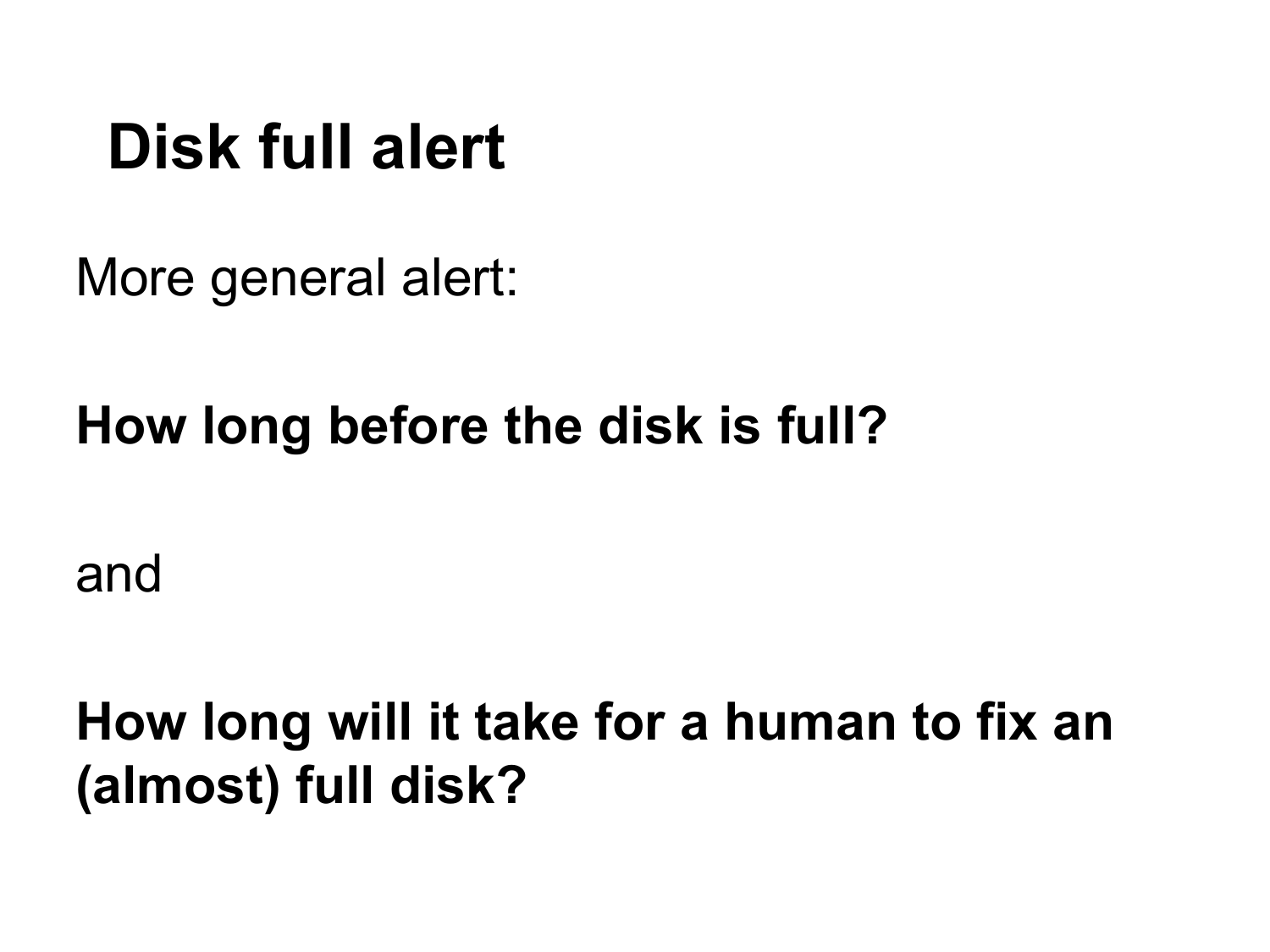### **Alerting on rates of change**

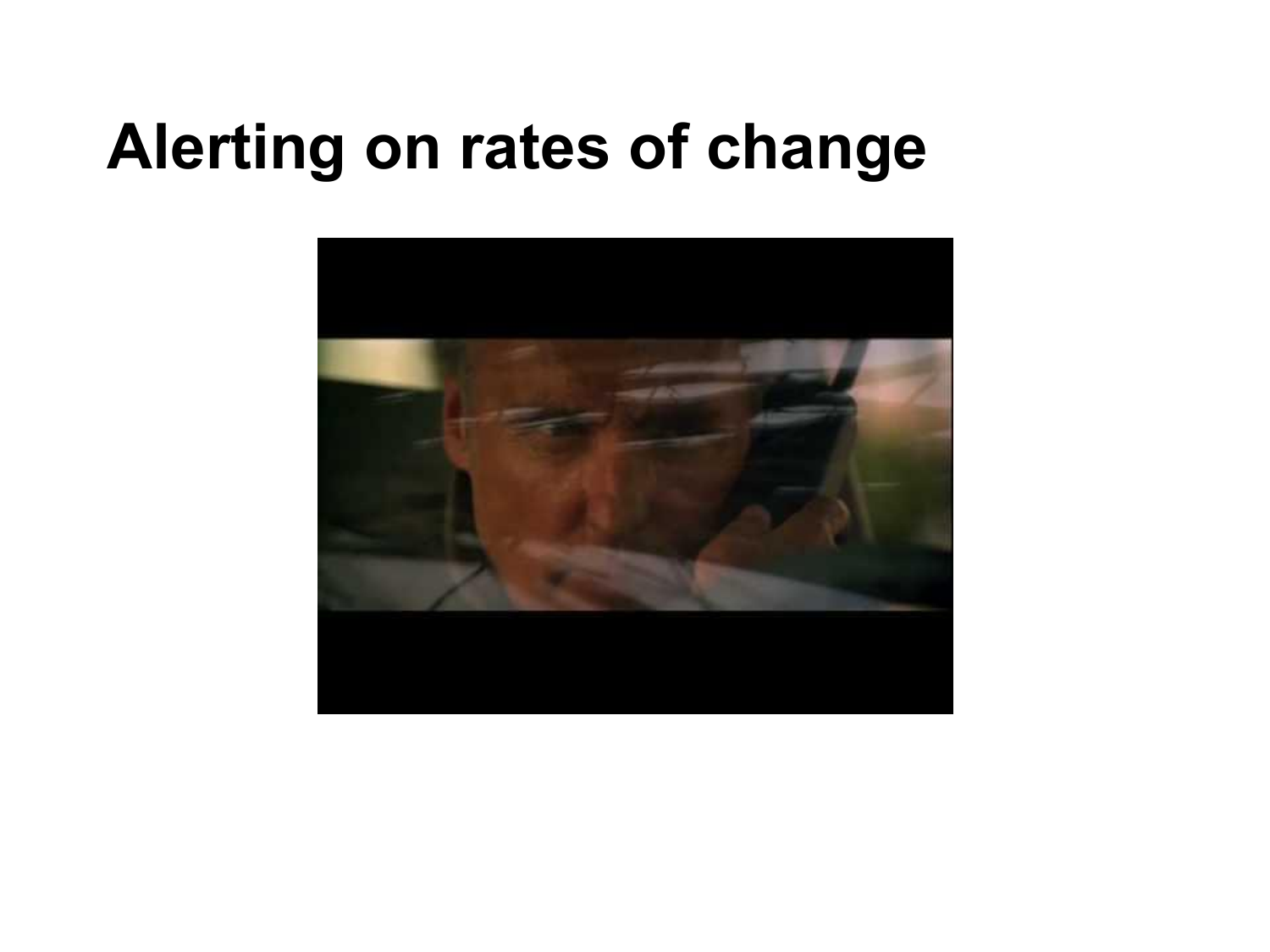# **Dennis Hopper's Alert**

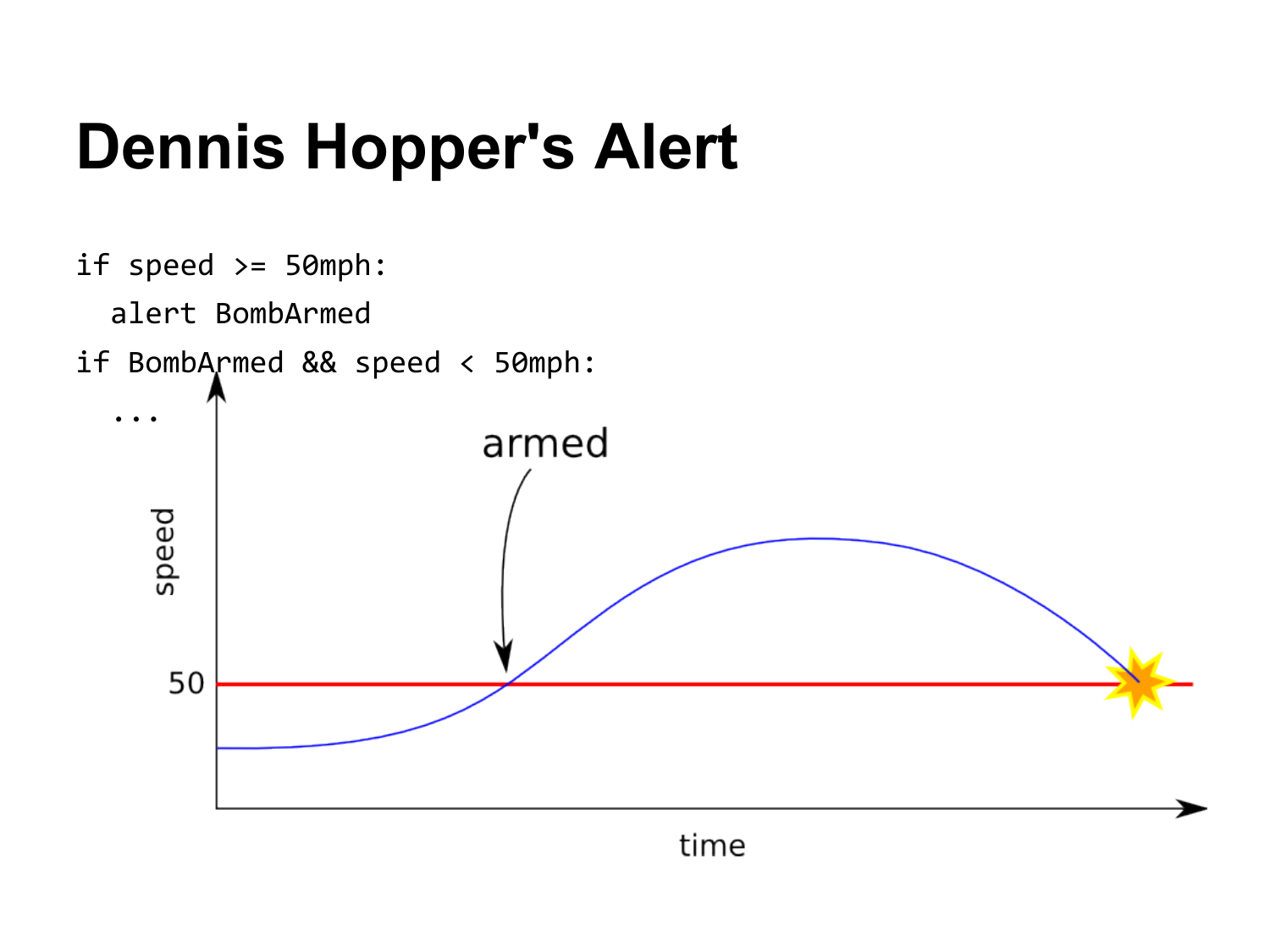### **Keanu's Alert**

```
if speed >= 50 mph:alert SaveTheBus!
```
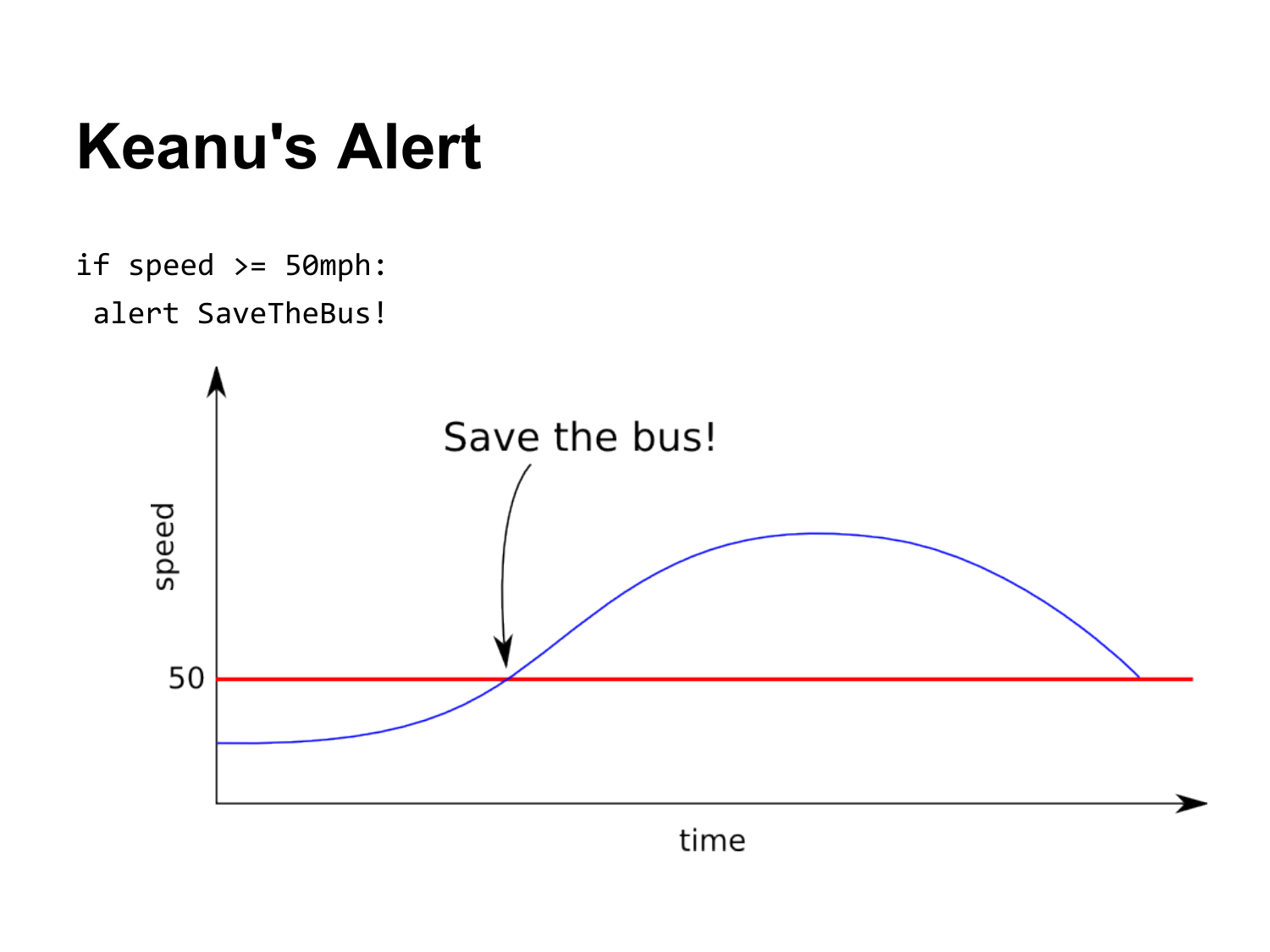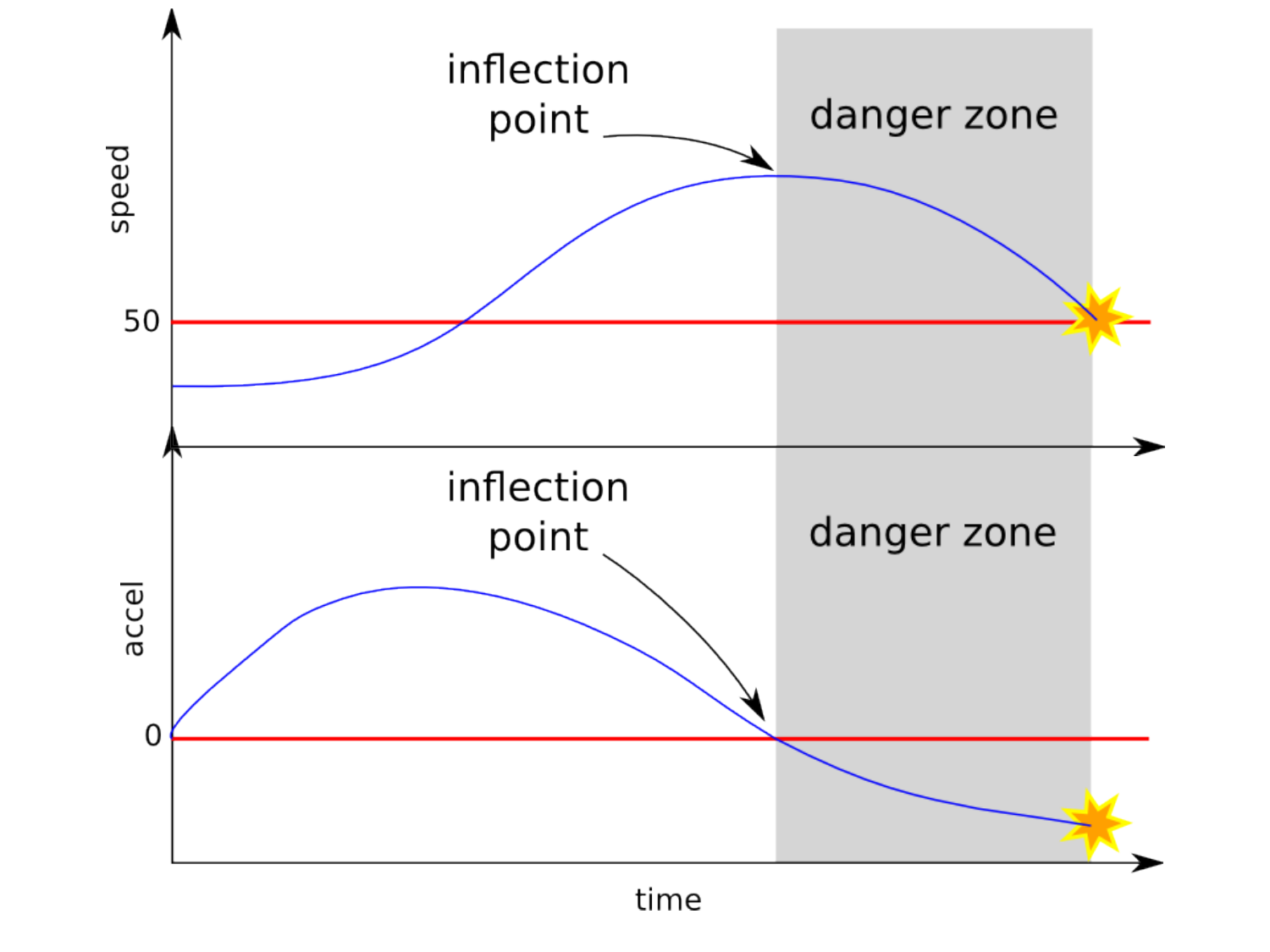### **Keanu's alert**

$$
v - a * t = 50
$$

$$
50 - v = -a * t
$$

$$
(v - 50)/a = t
$$

if  $(v - 50)/a \leq t$  ime to save bus: alert StartSavingTheBus!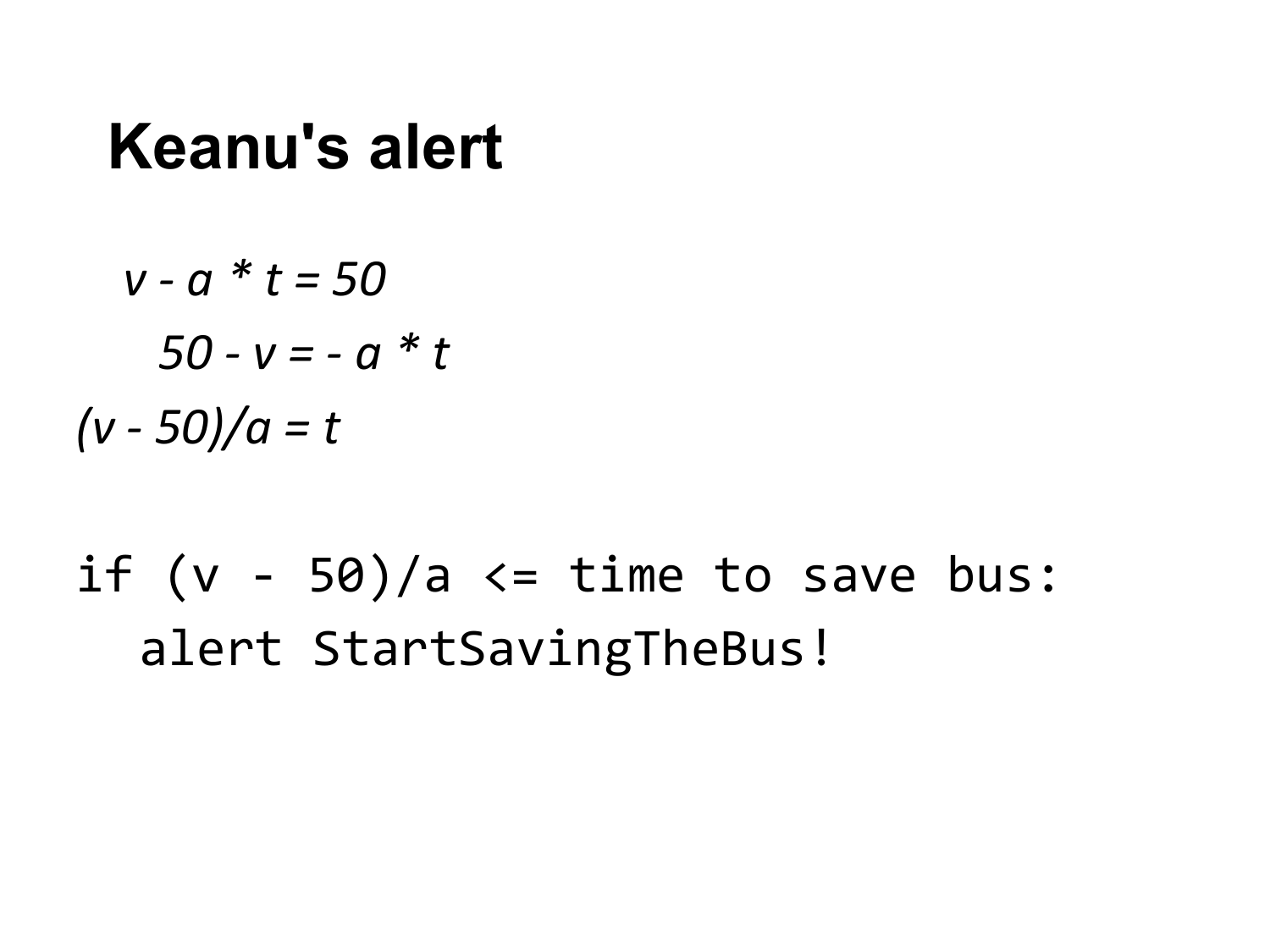# **#1 calculate rates of change of timeseries**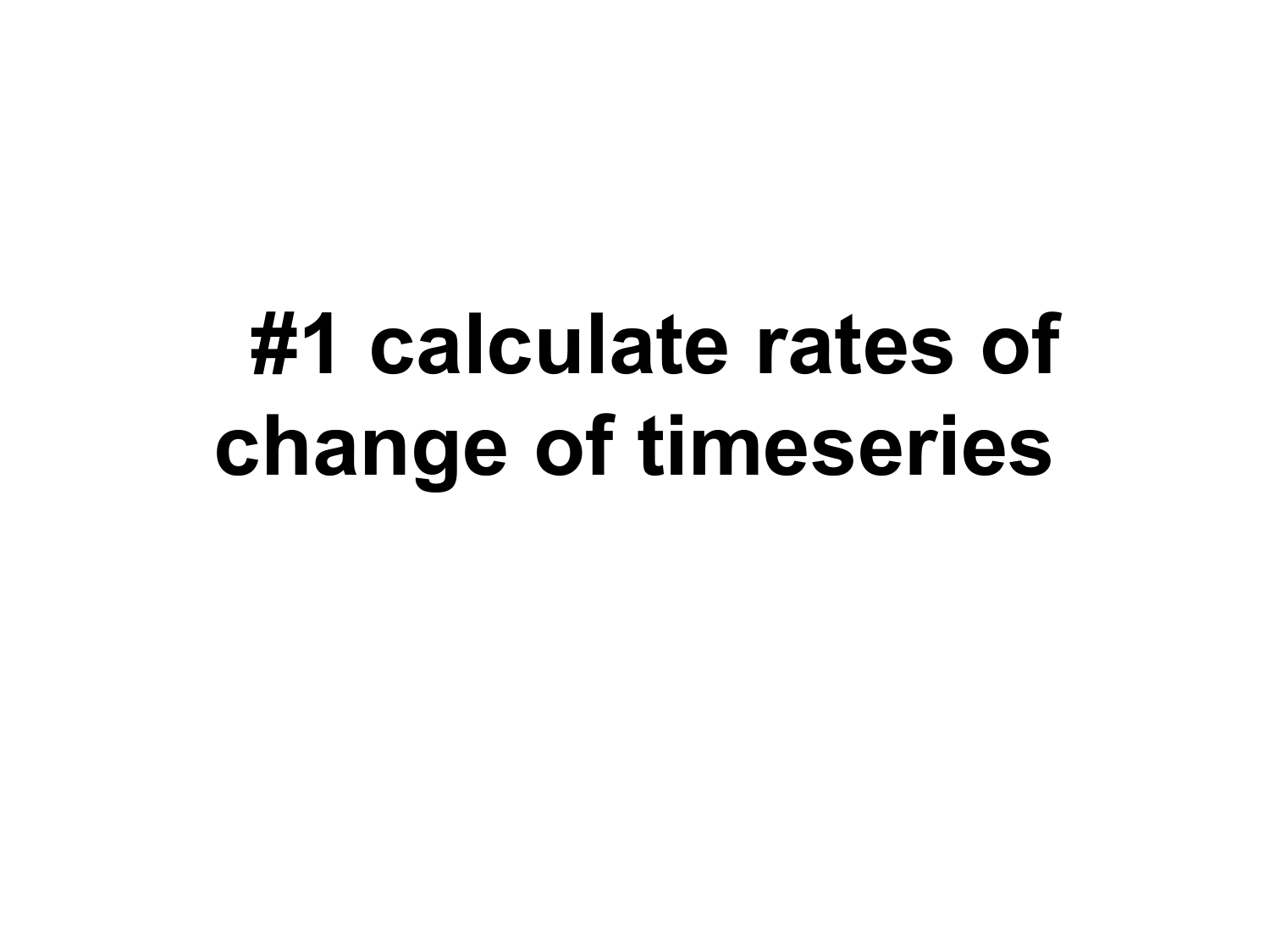### **Example: Error spike**



error count error count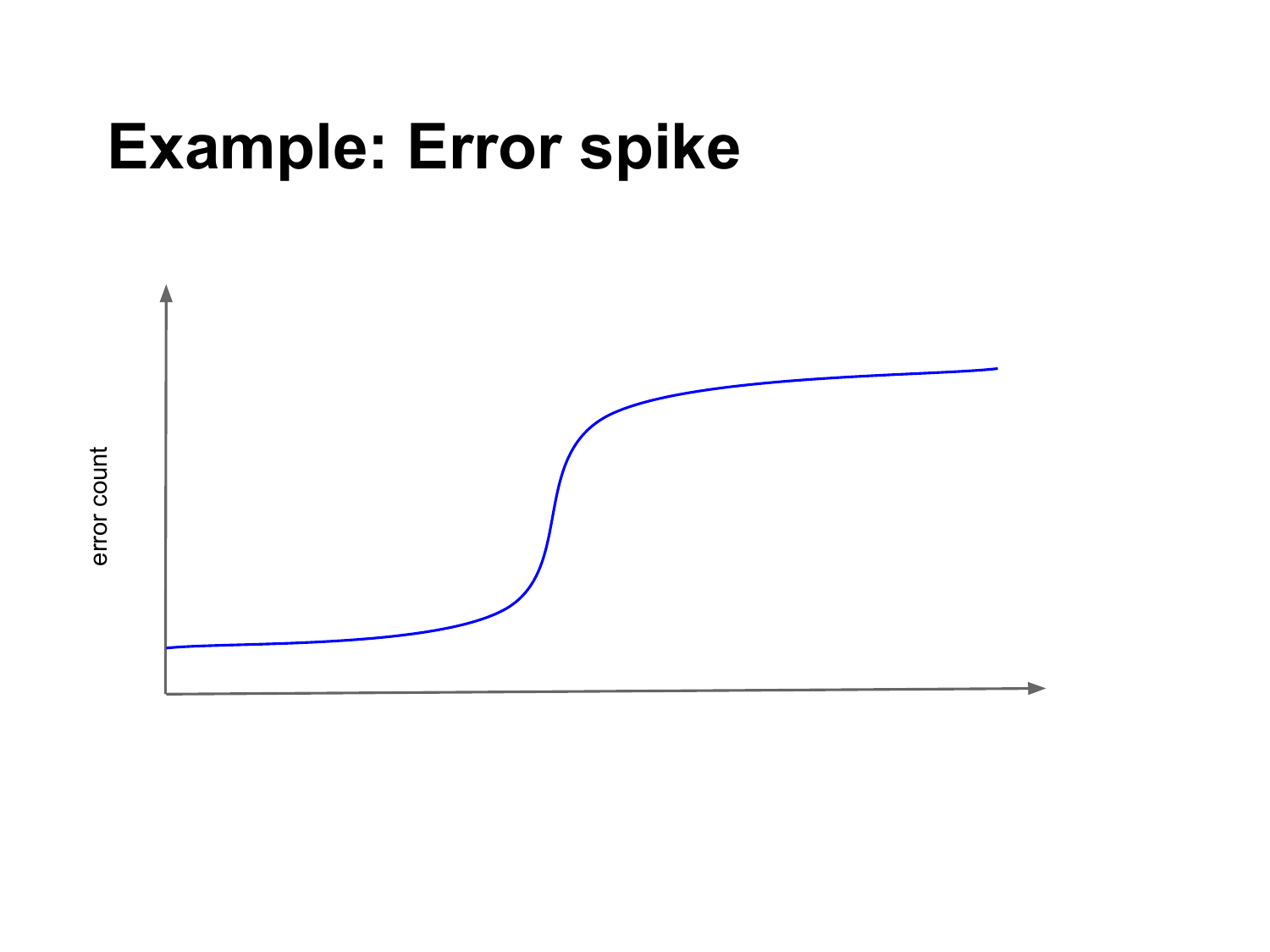### **Rate of errors vs nominal rate**

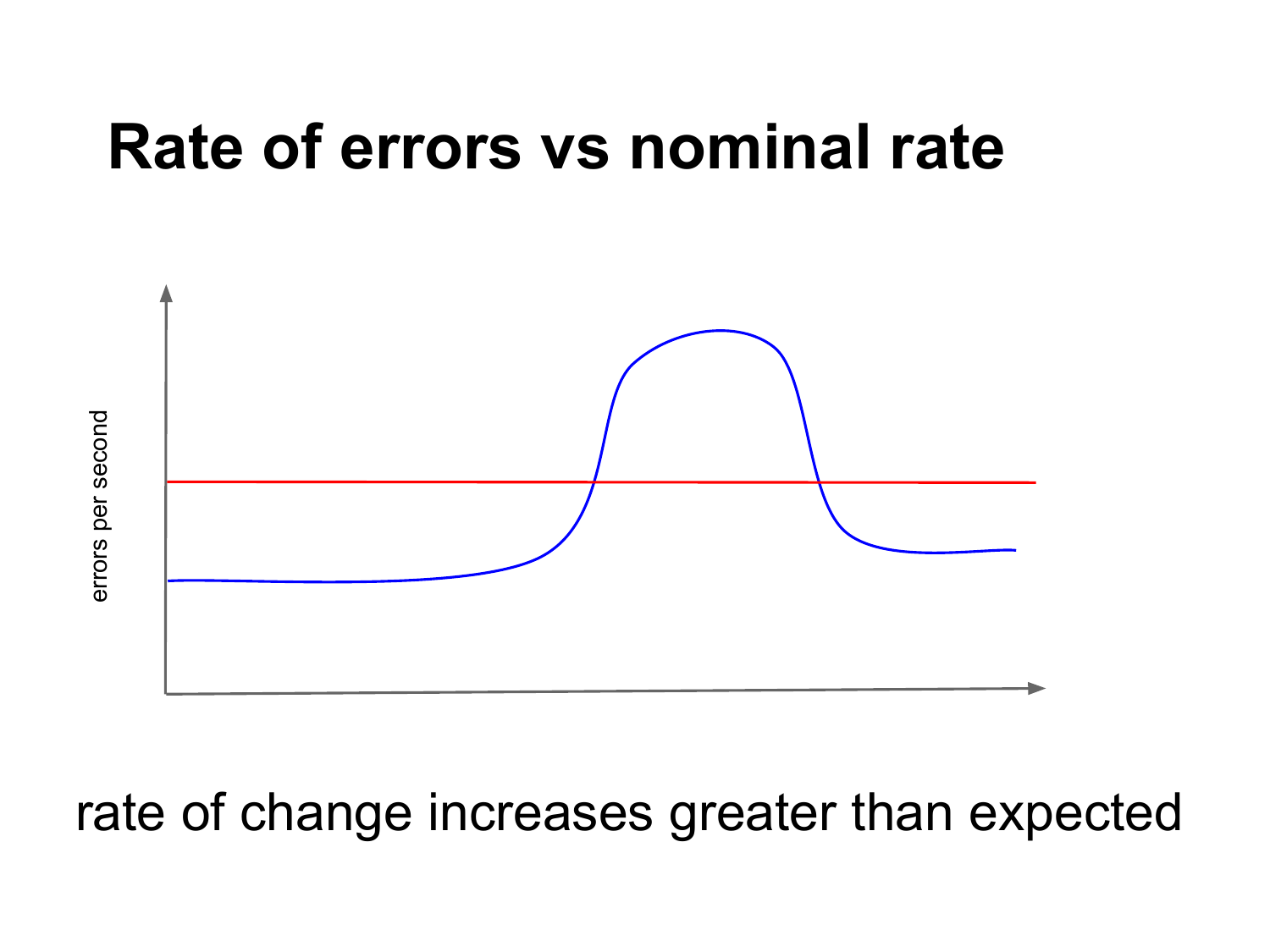### **Rates and Derivatives**

In a discreet timeseries:

*δx/δt* =  $(x_t - x_{t-1})/Δt$ 

(assuming no missing samples)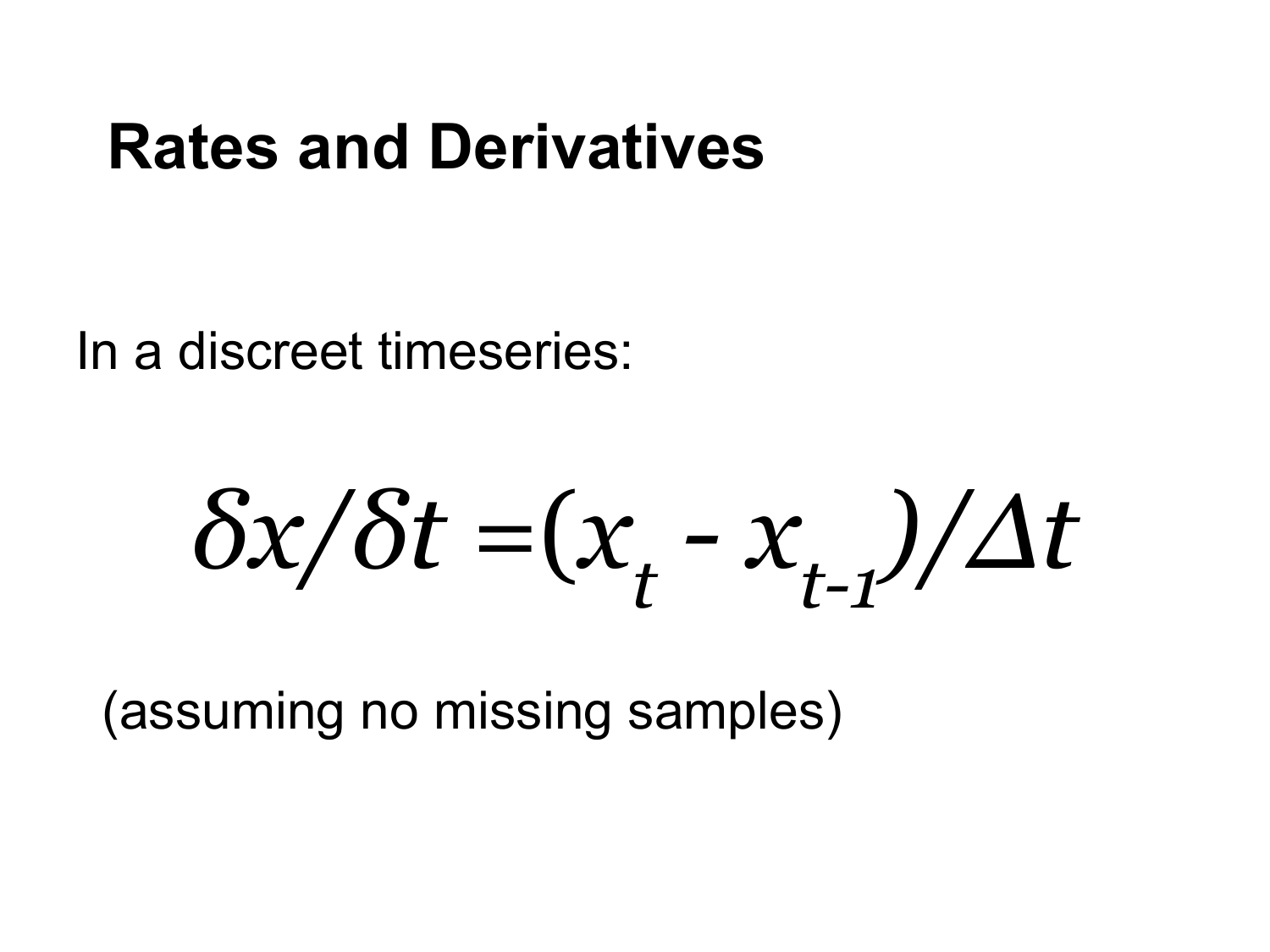# **#2 observe timeseries history to gain context**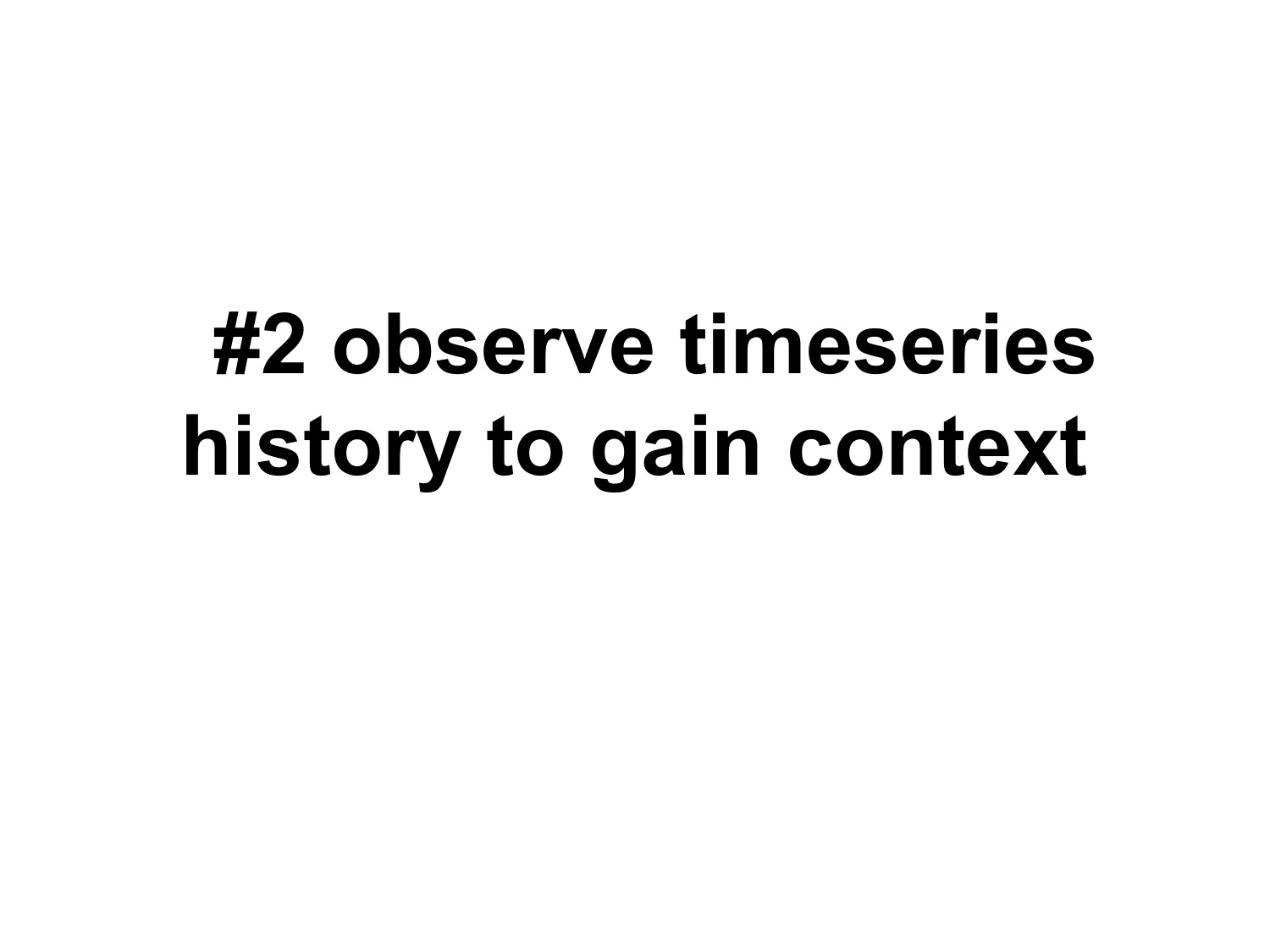### **Example: Traffic spike**



#### worth getting out of bed for?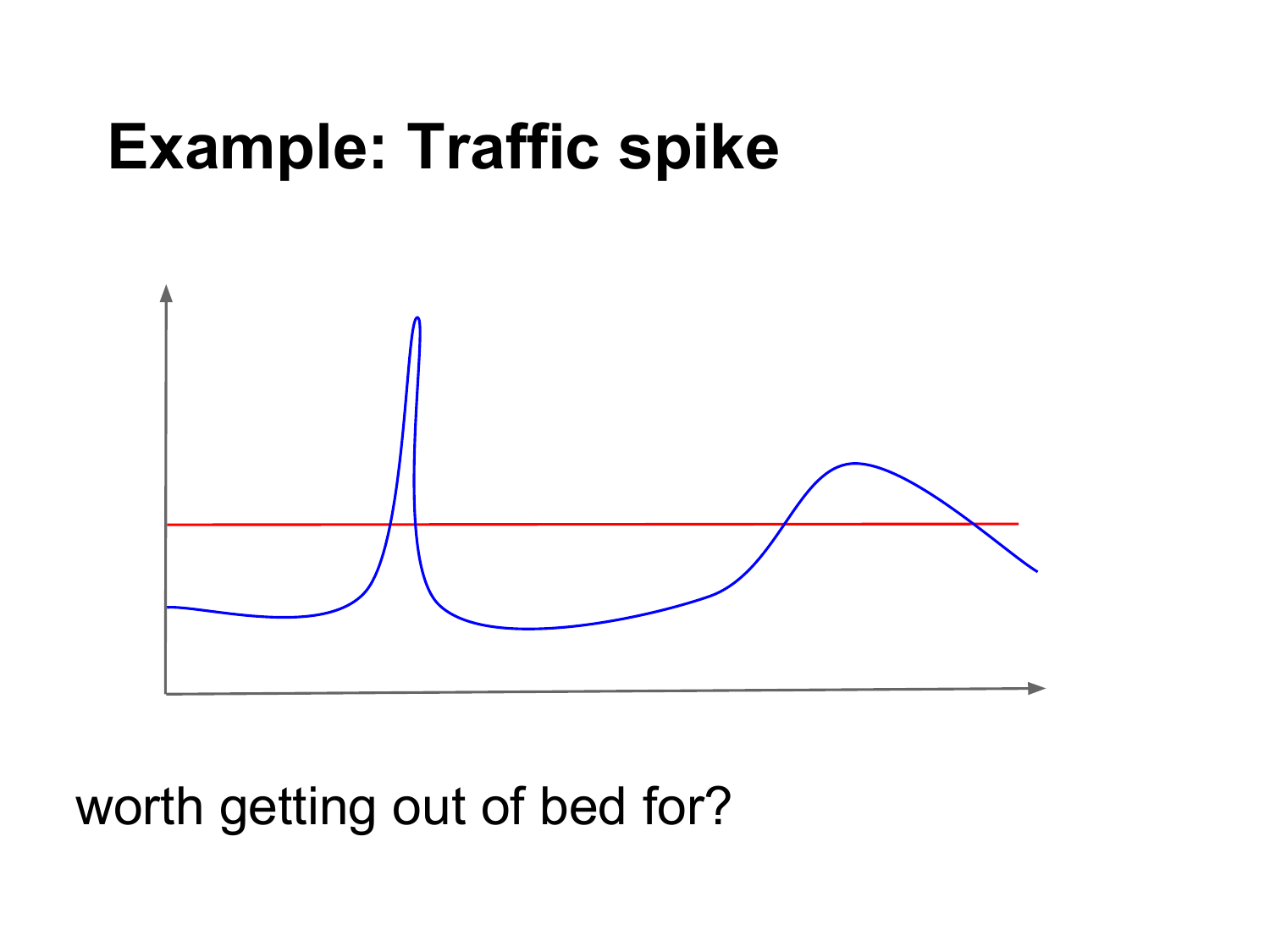### **Duration of traffic spike**



worth getting out of bed for?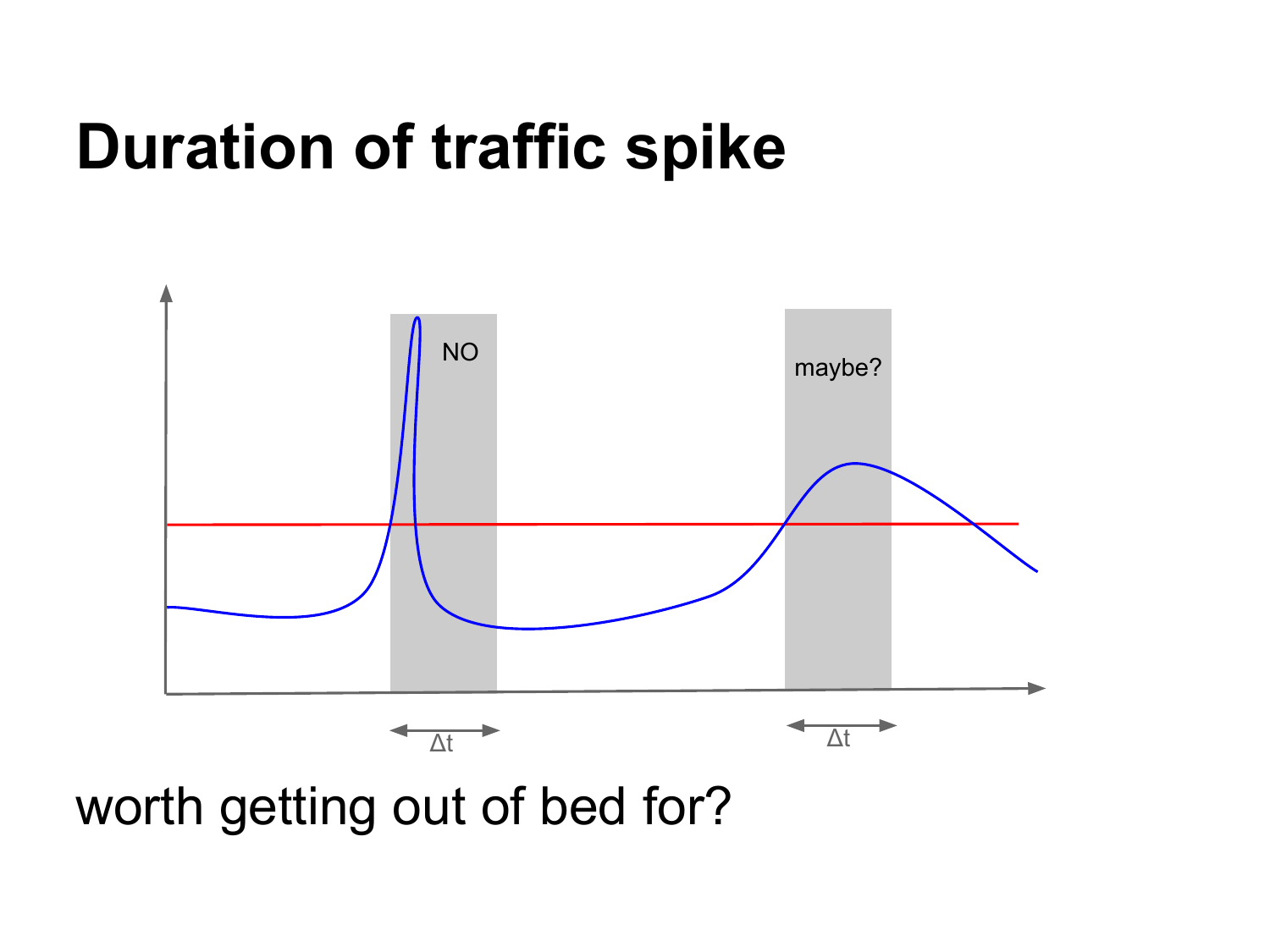# **Duration of abnormality**

Not just looking at the latest data point, or the derivative at the latest point. (Otherwise we have just reinvented check scripts.)

Look back 5 minutes, 1 hour, 7 days, back to the dawn of time.

Heuristic: 2.5x the sampling interval to work around missing values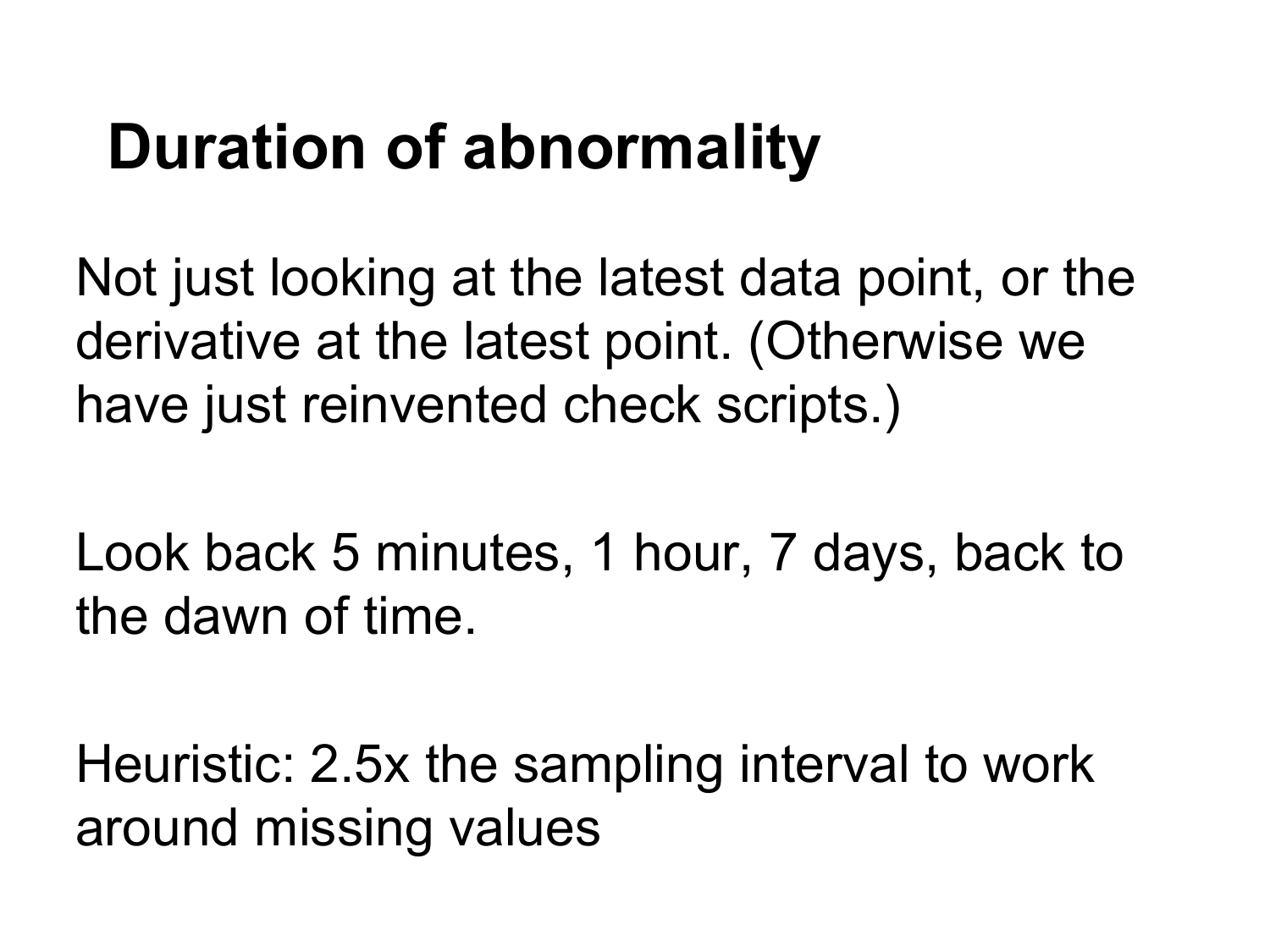# **#3 prefer counters over gauges**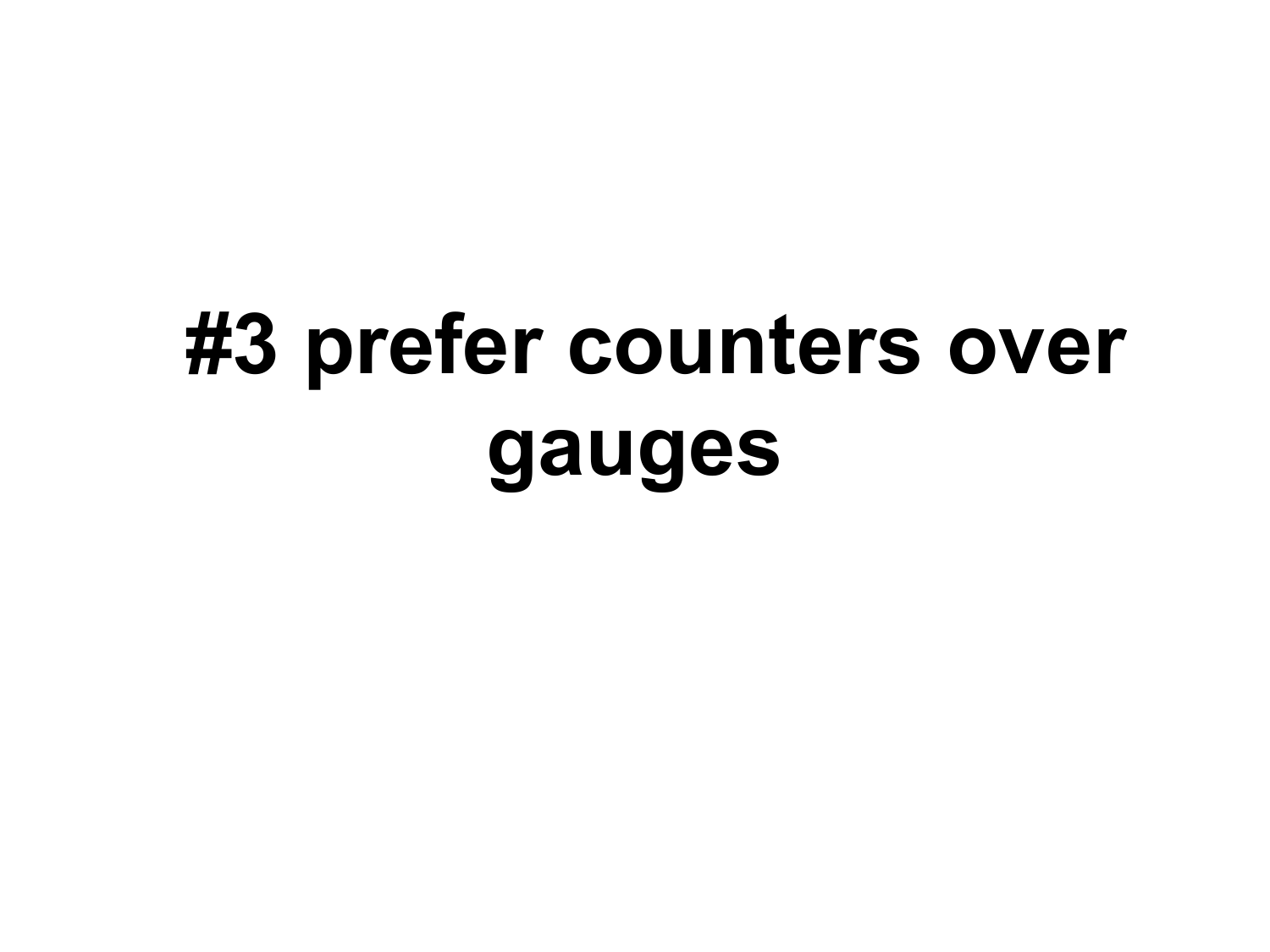# **Timeseries Have Types**

Counter: monotonically nondecreasing "preserves the order" i.e. UP "nondecreasing" can be flat

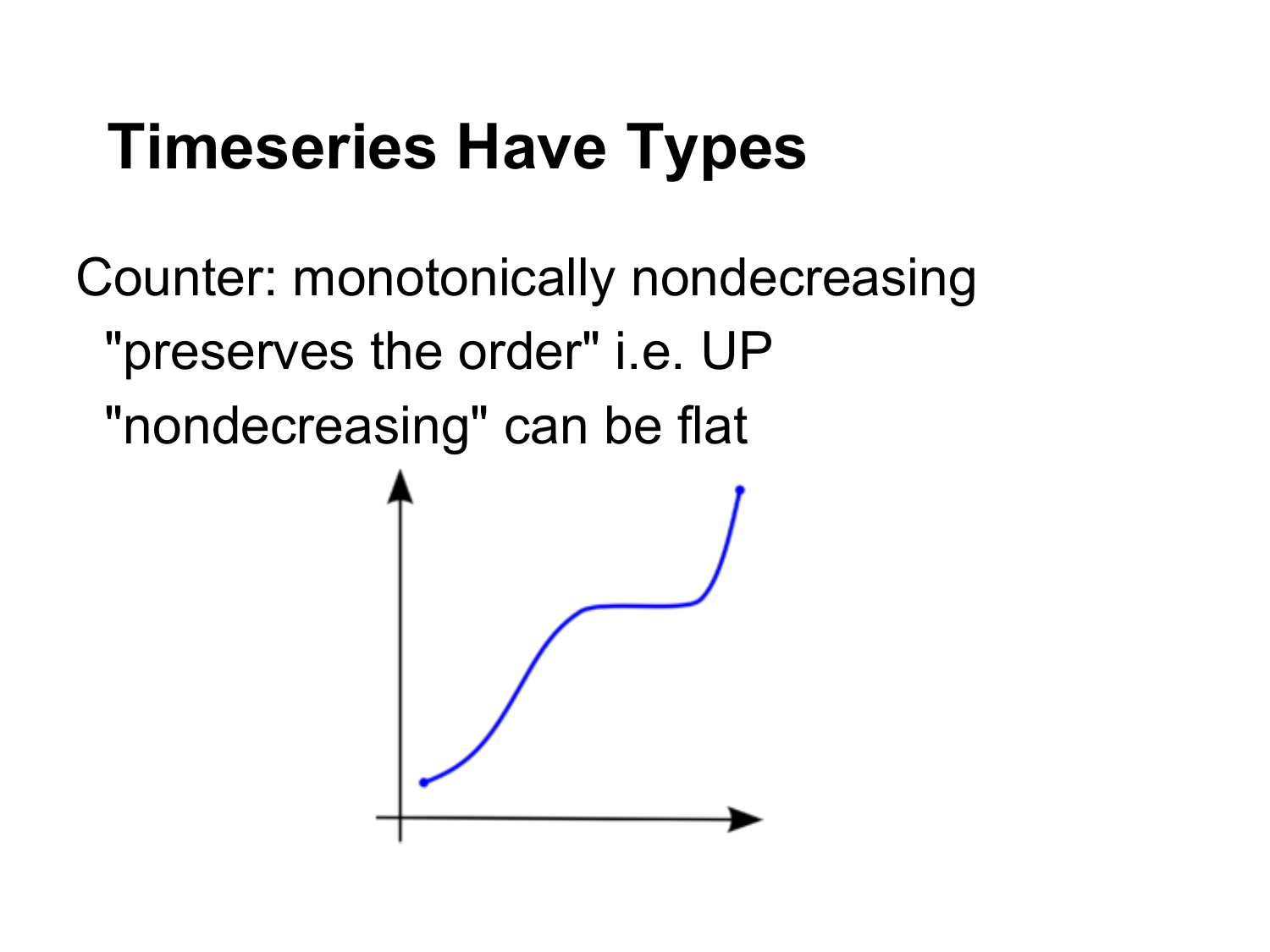# **Timeseries Have Types**

Gauge: everything else... not monotonic

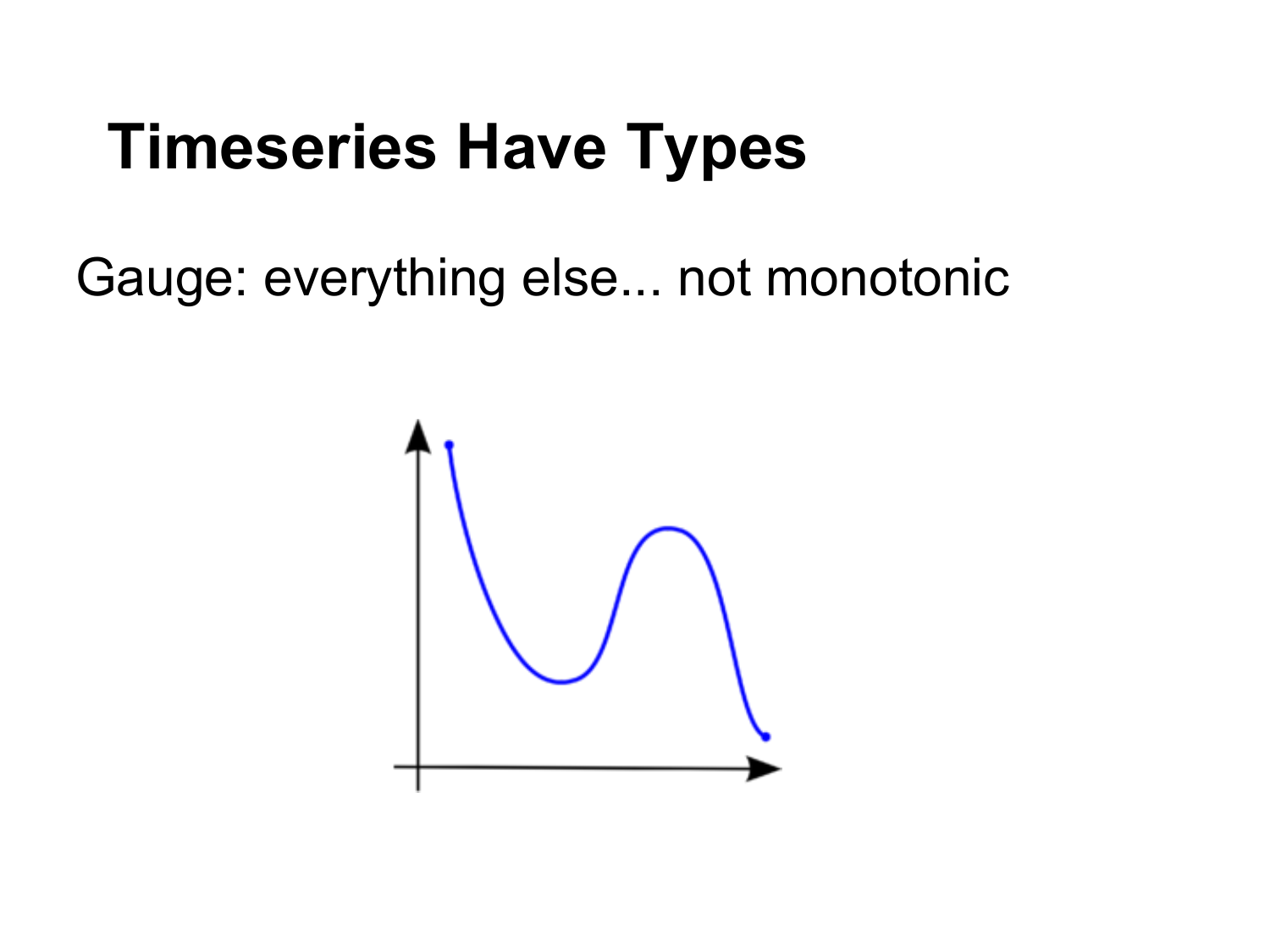## **Counters FTW**

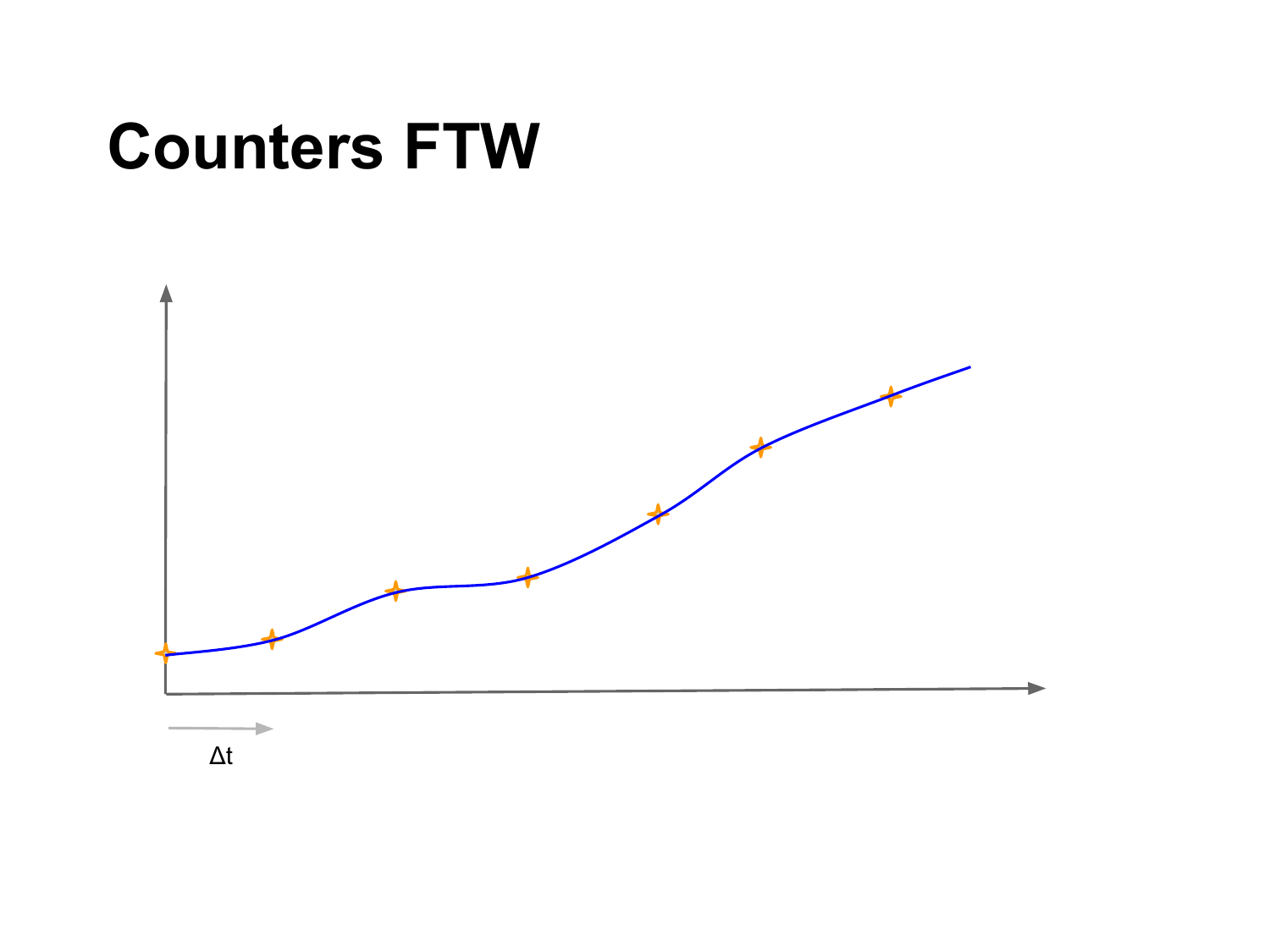## **Counters FTW**



#### no loss of meaning after sampling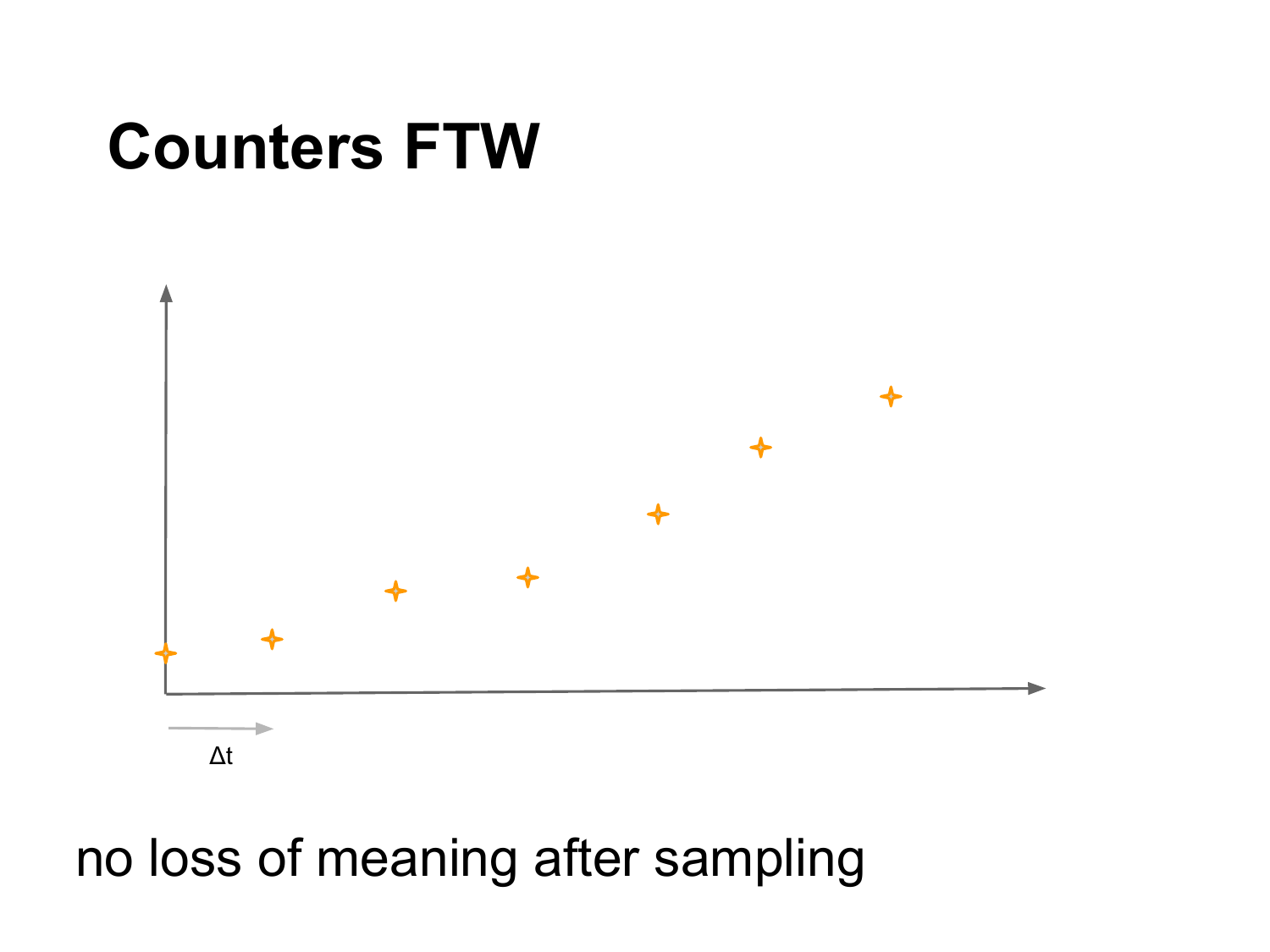# **Gauges FTL**

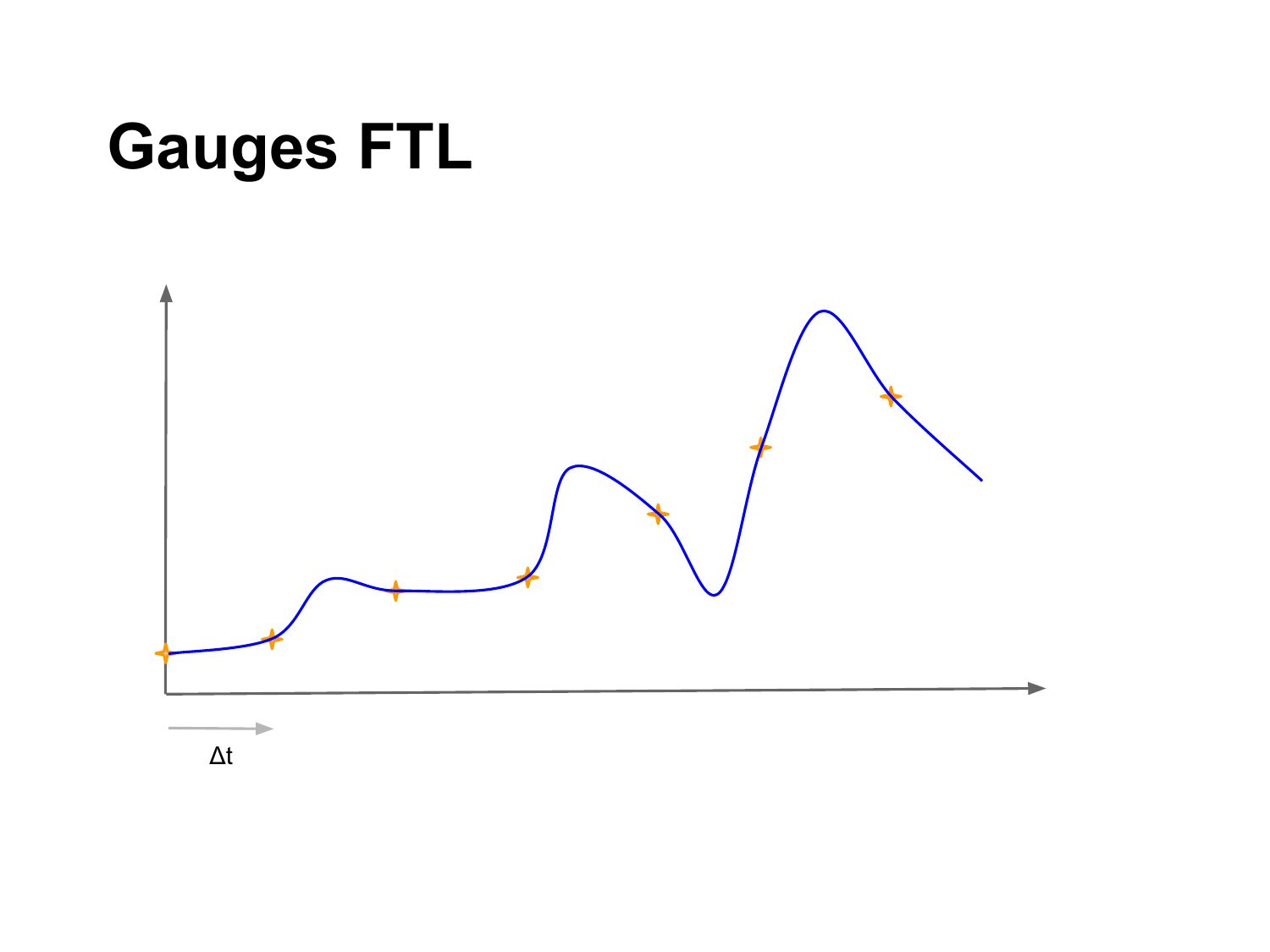# **Gauges FTL**



lose spike events shorter than sampling interval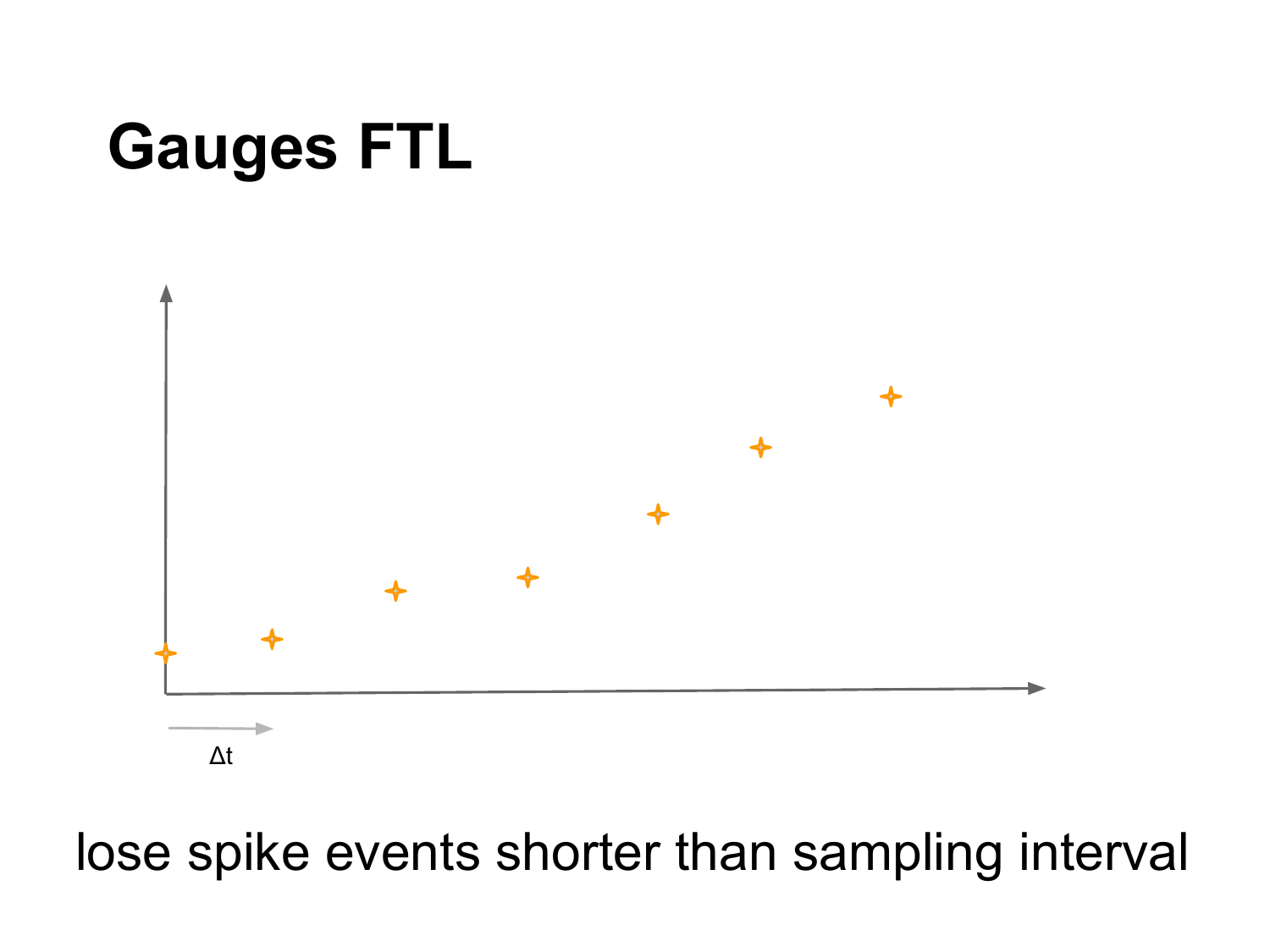# **#4 aggregate to each grouping in the system**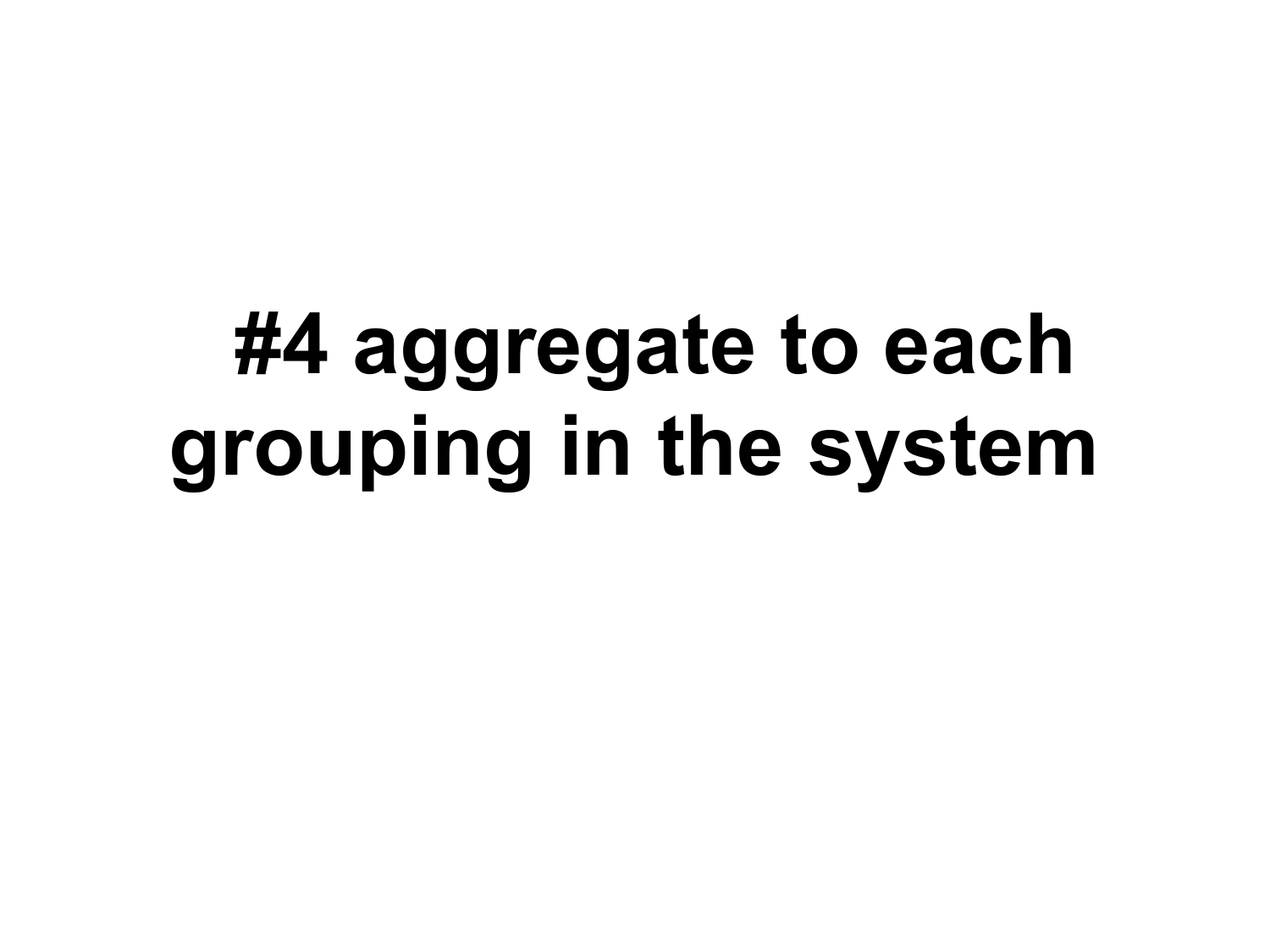## **Example: Aggregation**



### *cluster rate<sub>t</sub>* = rate(instance 1<sub>t</sub> + instance 2<sub>t</sub>)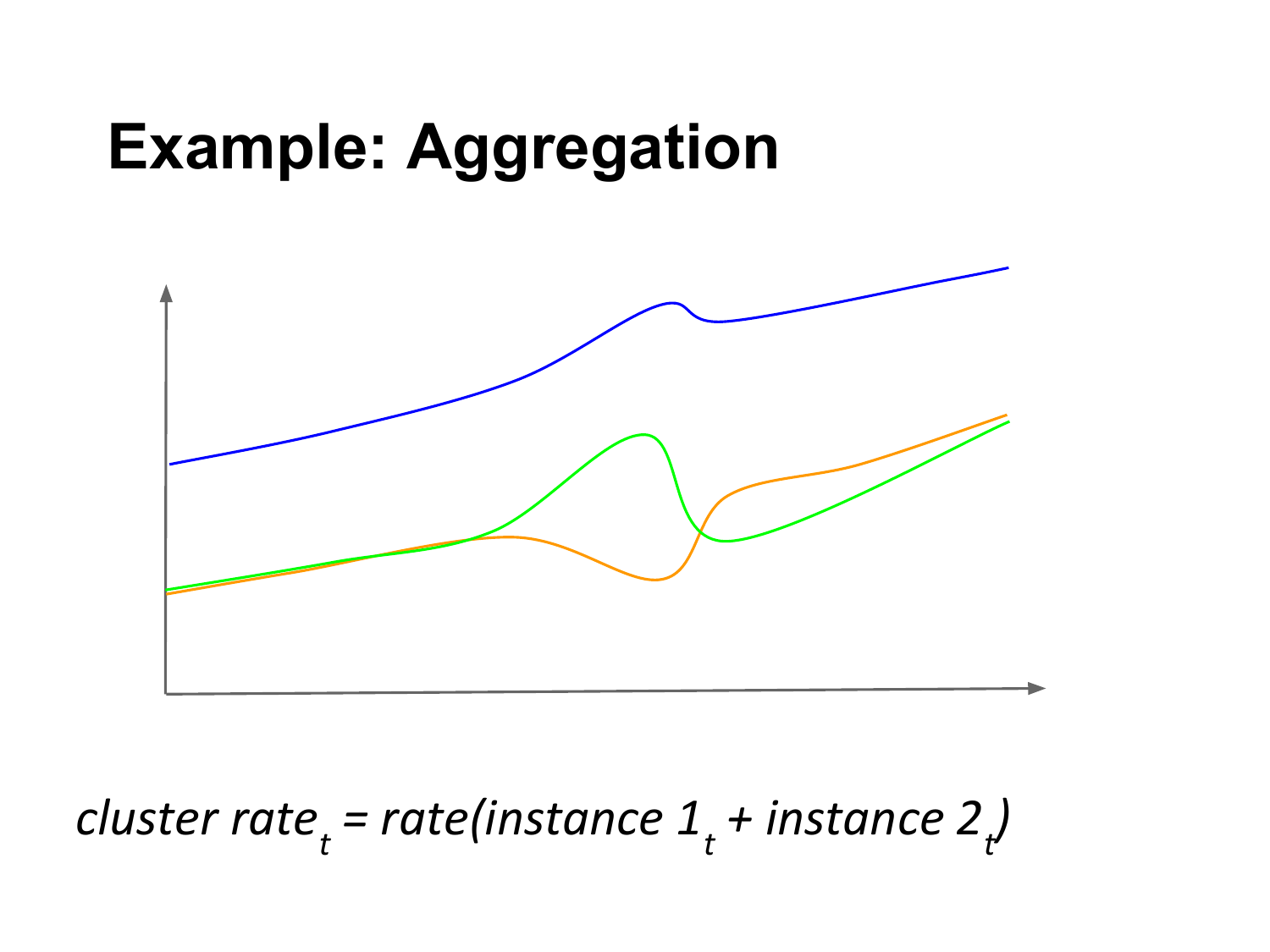# **Aggregation of ensembles**

Instances in a cluster don't work alone.

How many queries per second is your cluster receiving?

Take the rates of each counter, and then sum the rates.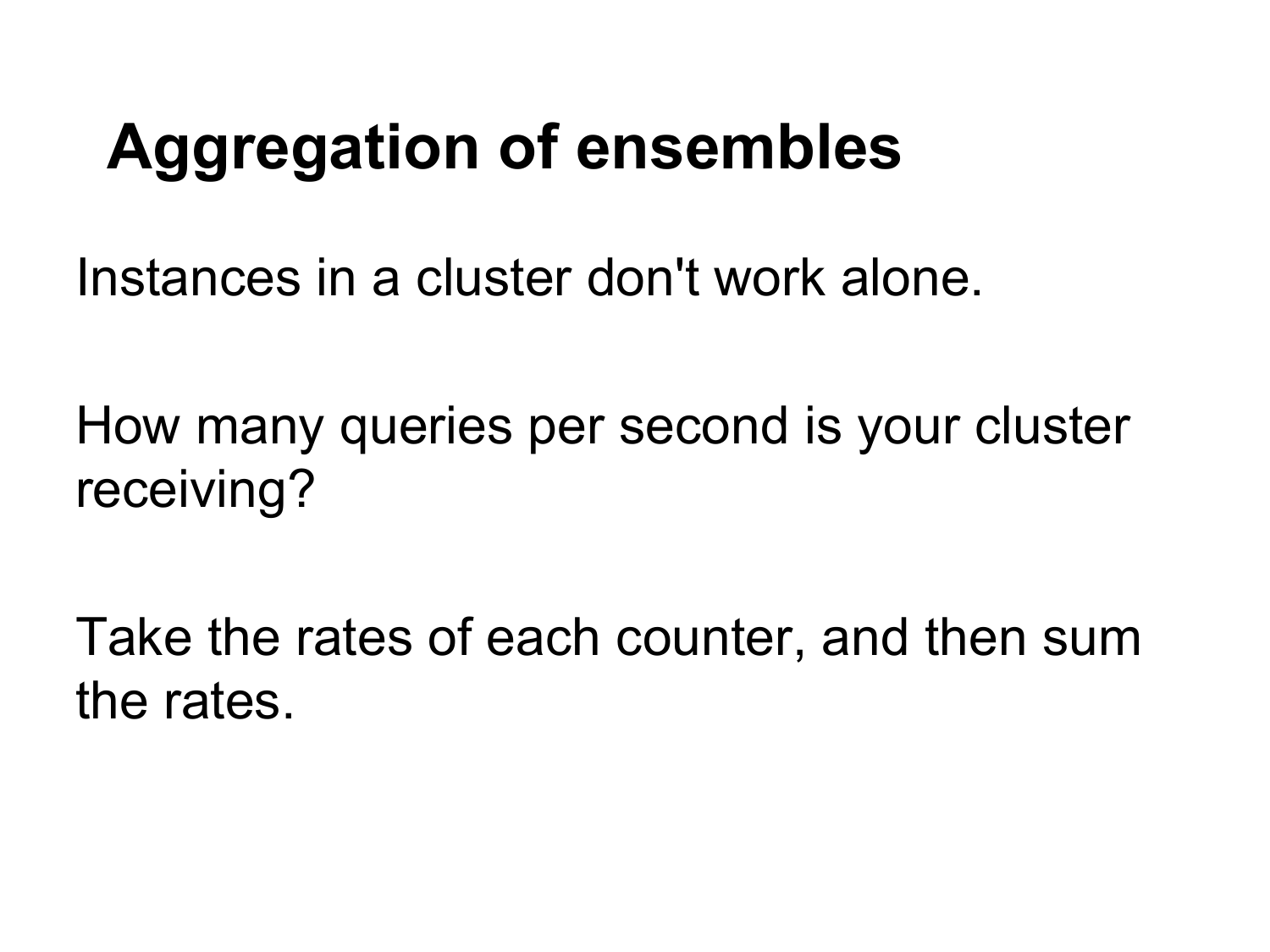# **#5 ratios of rates**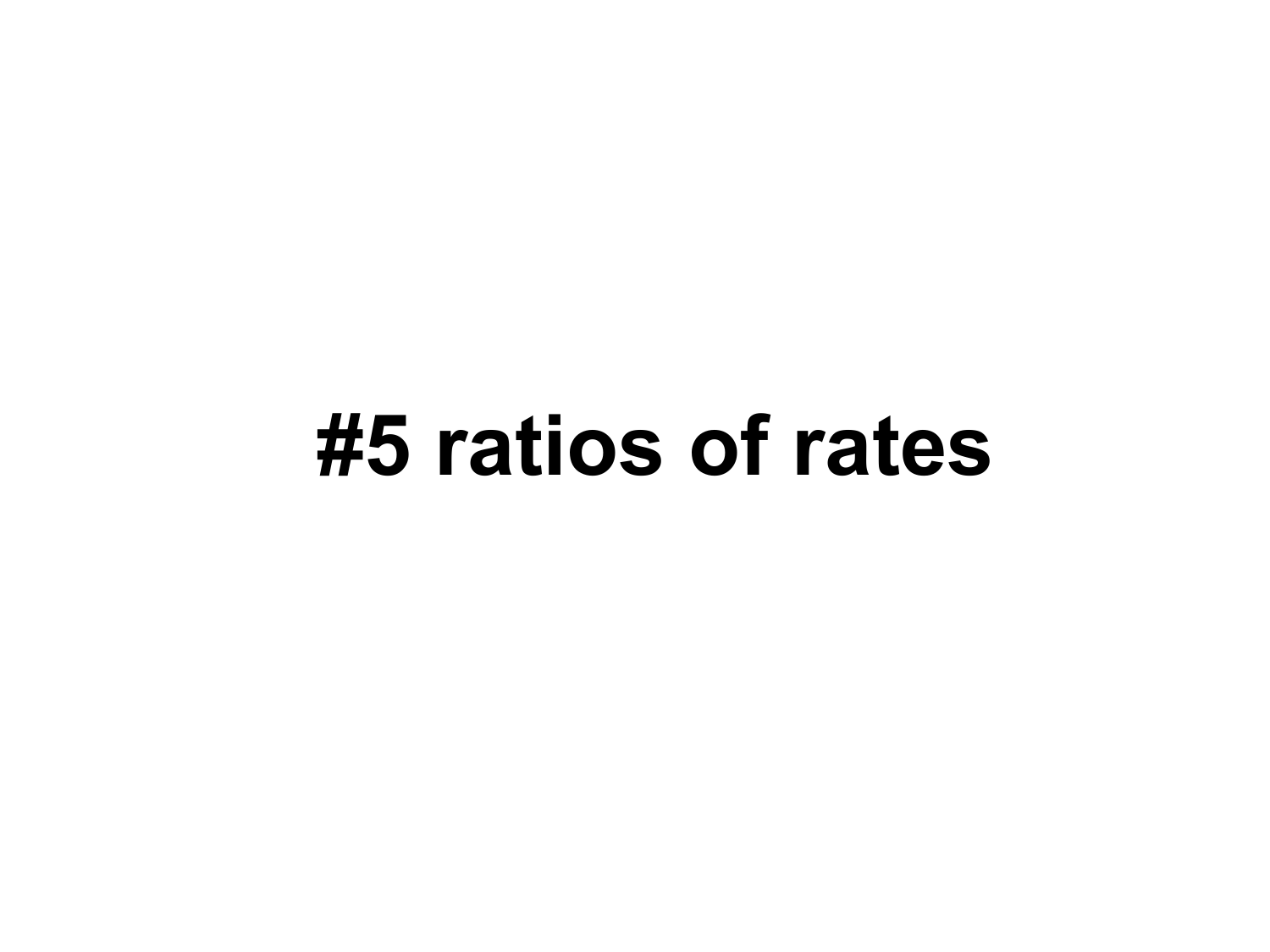## **Timeseries Operations: Ratios**

*counter / counter = counter*: instant means *gauge / gauge = gauge:* rate comparisons

e.g. New deployment *δ(errors) / δ(queries) > threshold*?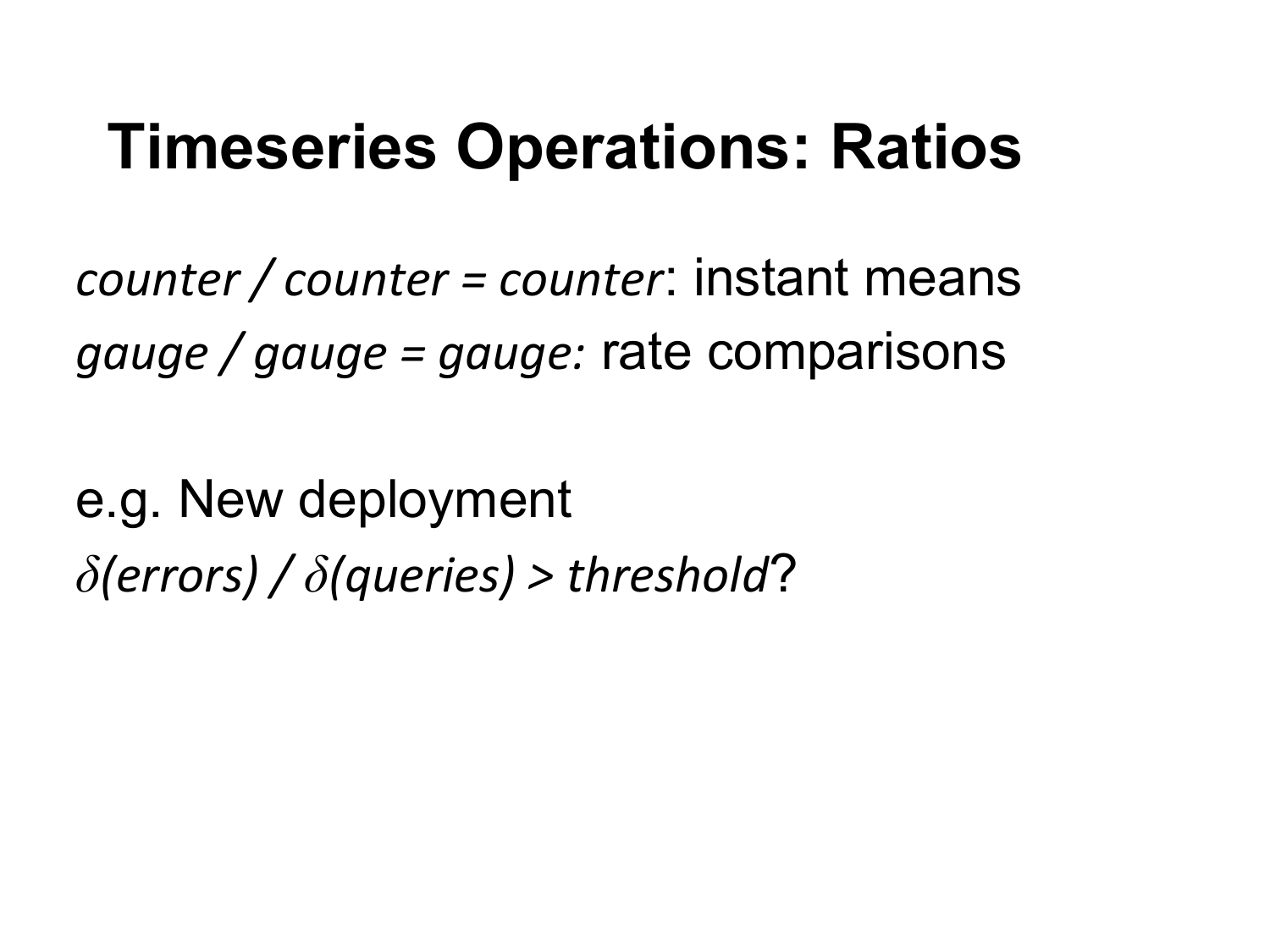### **What to alert on?**

- Rate of change of QPS outside normal cycles
- Ratio of errors to queries
- Latency (median, 95th percentile) too high
- Rate of change of bandwidth

Whatever is important to the business!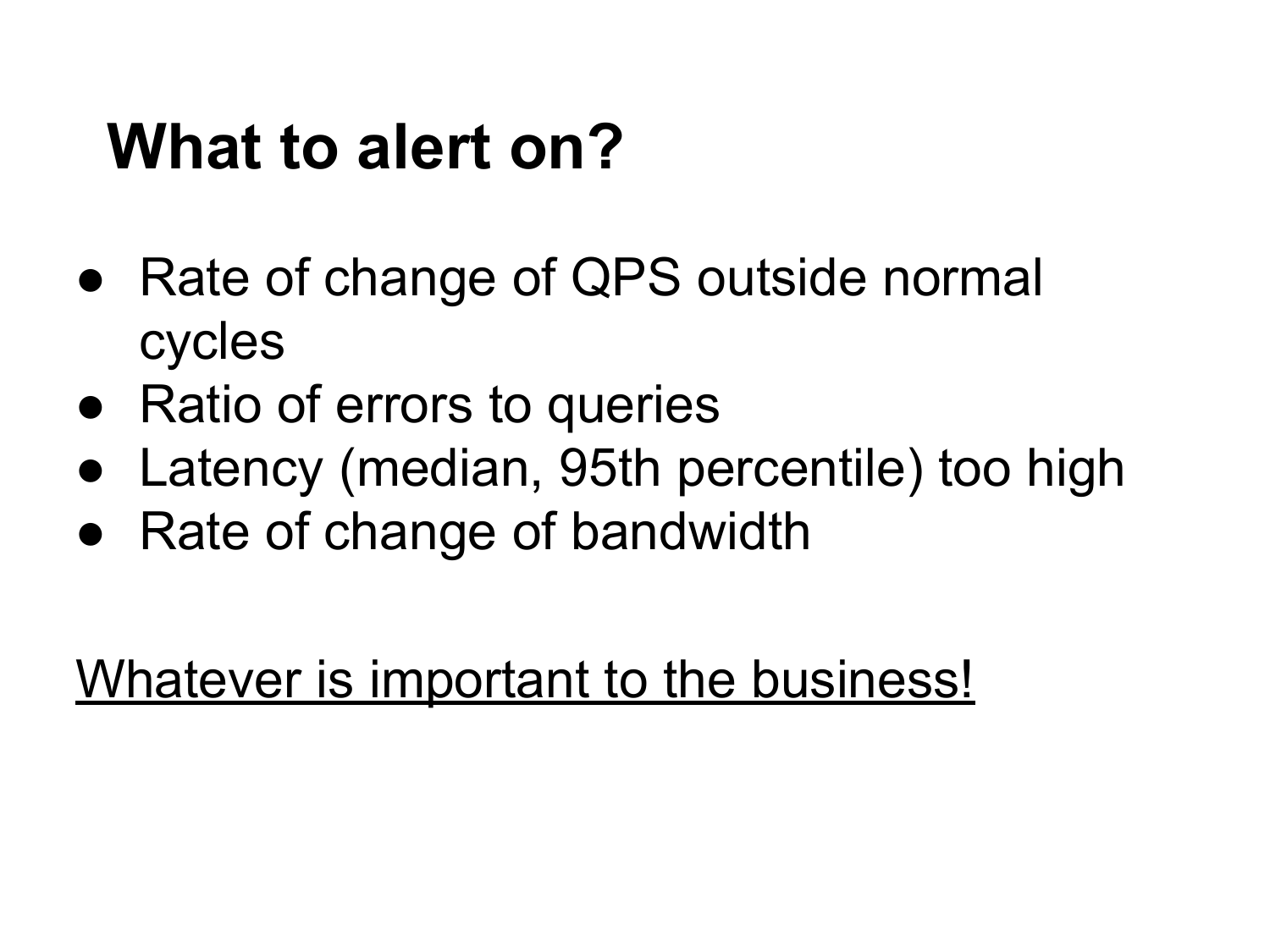### **When to alert?**

Perhaps the topic of a whole other talk.

Alerts are not logs.

### Make sure it's **ACTIONABLE...** then **DOCUMENT IT**

3-month-in-the-future-you will thank you.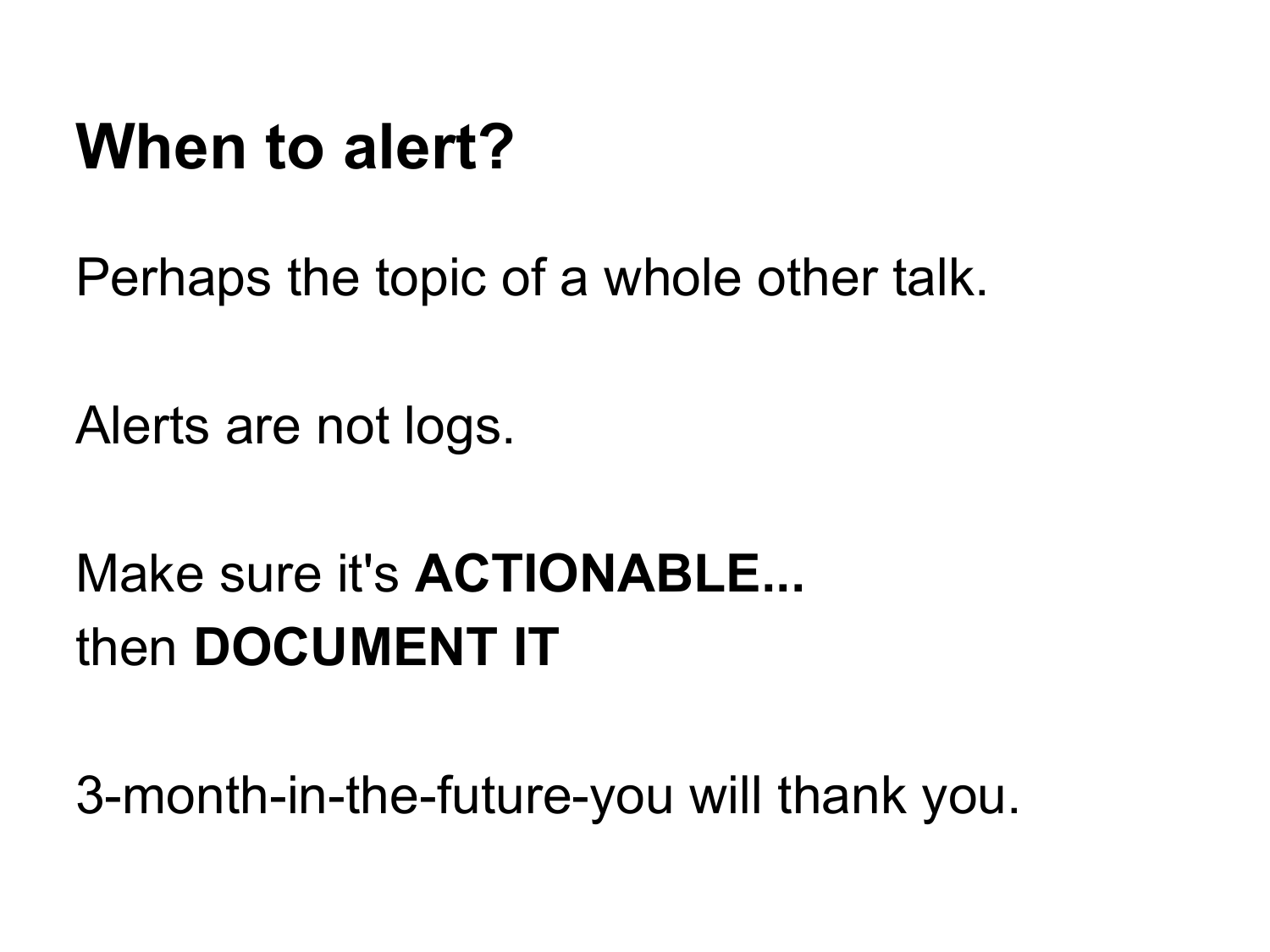### **Blackbox testing still necessary**

Blackbox tests are end-to-end tests.

End-to-end testing by definition covers everything you have missed.

You still have charts in the timeseries to inspect, right?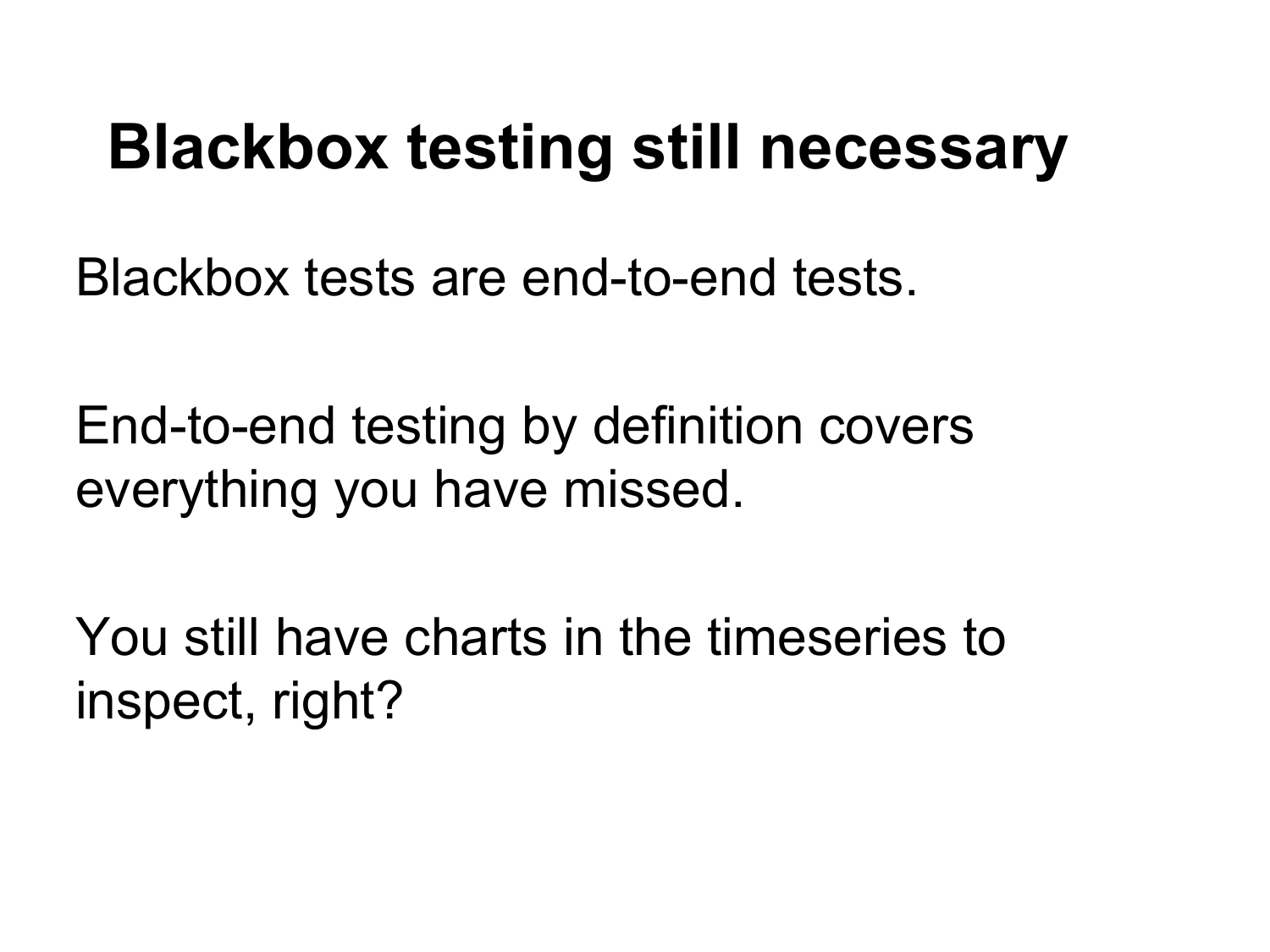# **TL;DL**

- **Do maths on your timeseries**
- Keep counters instead of gauges, derive rates
- Compare them to one another
- Do historical analysis (compare values over time)
- Alert only when action can be taken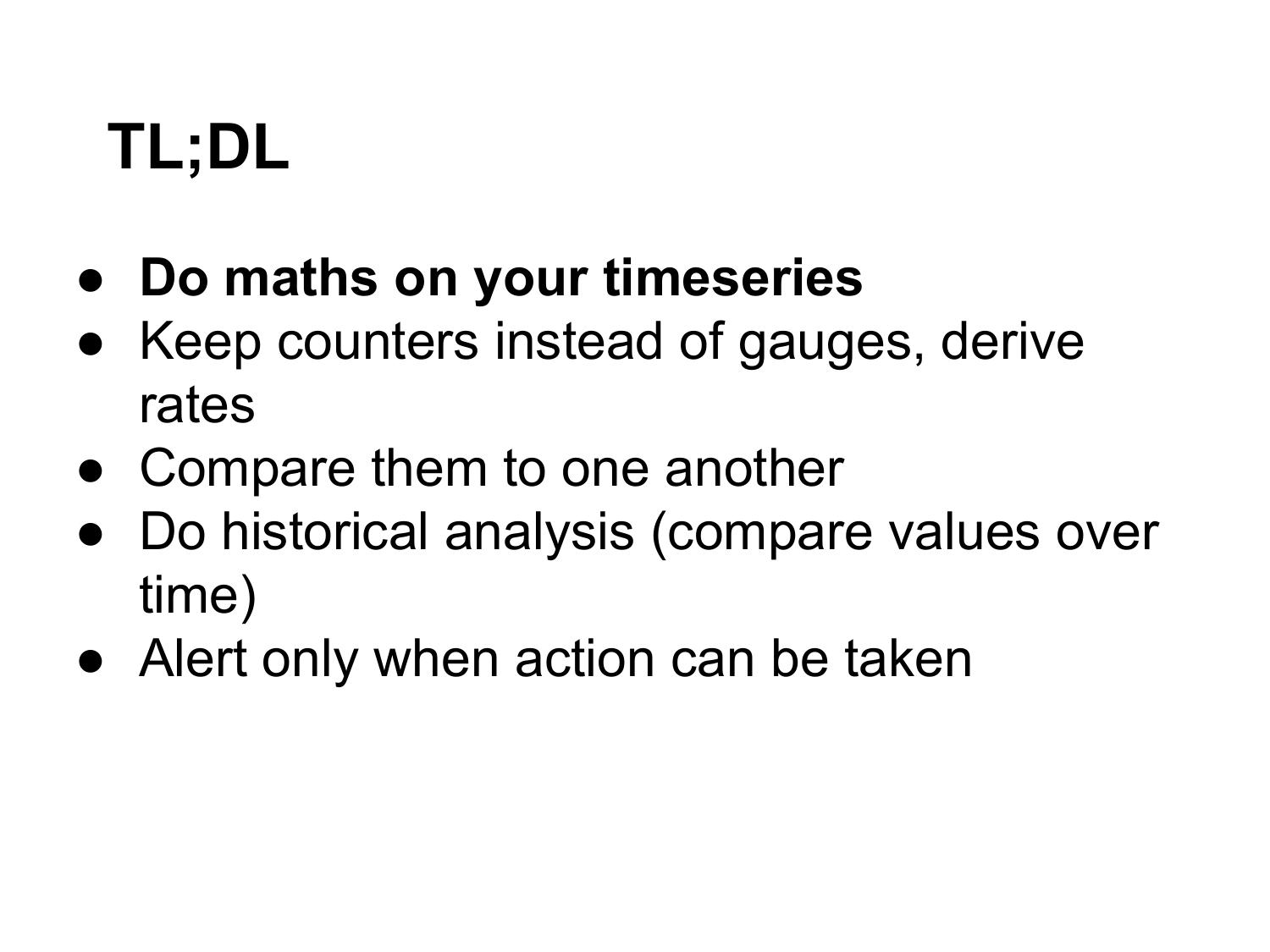# **HOW?**

Attach a statistical package to your timeseries database, and experiment

- $\bullet$  R
- numpy
- your favourite here

Make smarter alerts! (AWKWARD DEMO TIME)